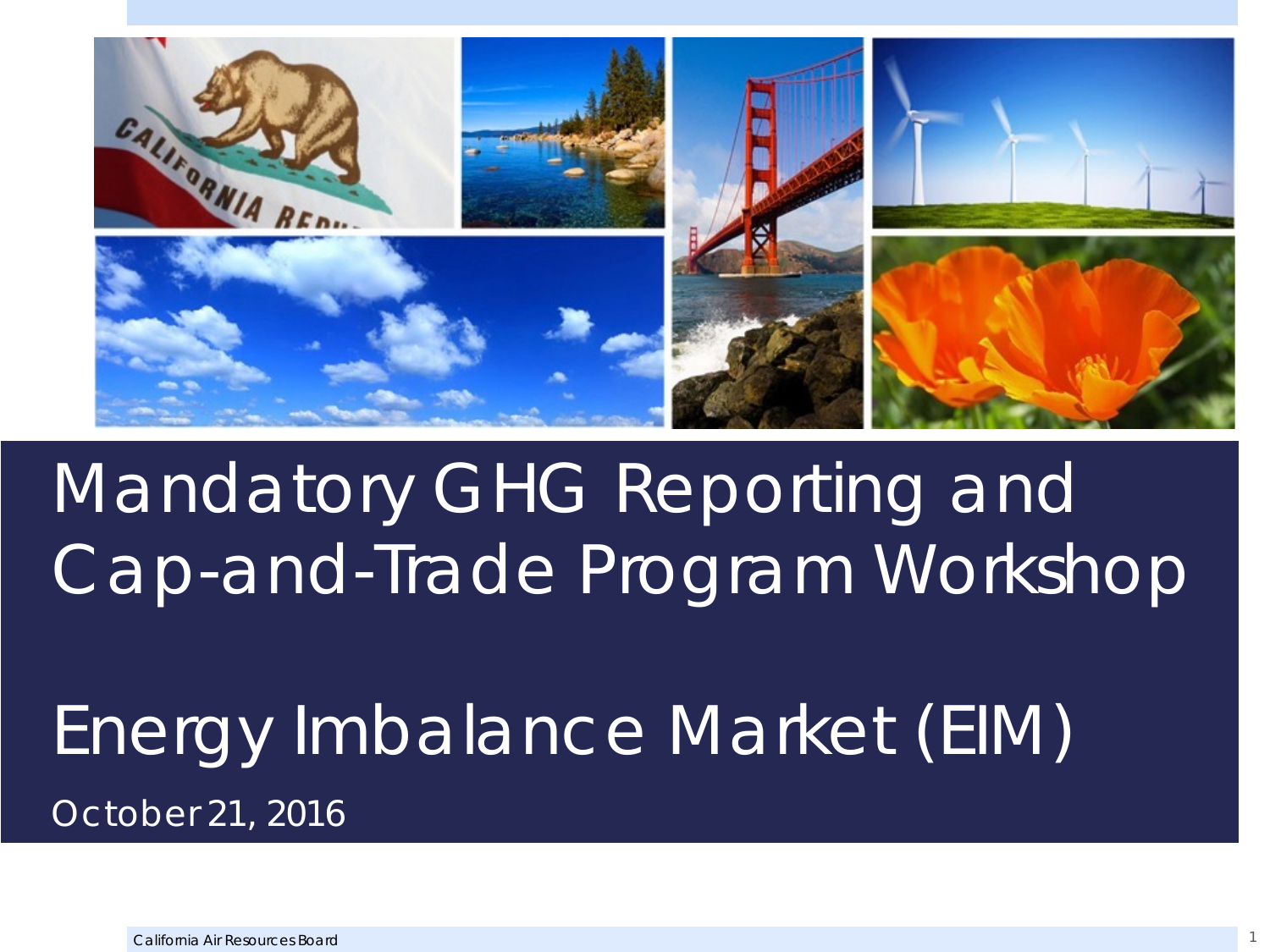## Accounting for Electricity Emissions Under AB 32

- **E** AB 32: "Statewide GHG emissions" includes all GHG emissions from the generation of electricity delivered to and consumed in California, accounting for transmission and distribution lines losses, whether that electricity is generated in state or imported
	- California power plants must report facility level emissions under MRR
	- **E** Electricity importers must report imports based on physical delivery of electricity by source
	- Imported electricity reported as either specified or unspecified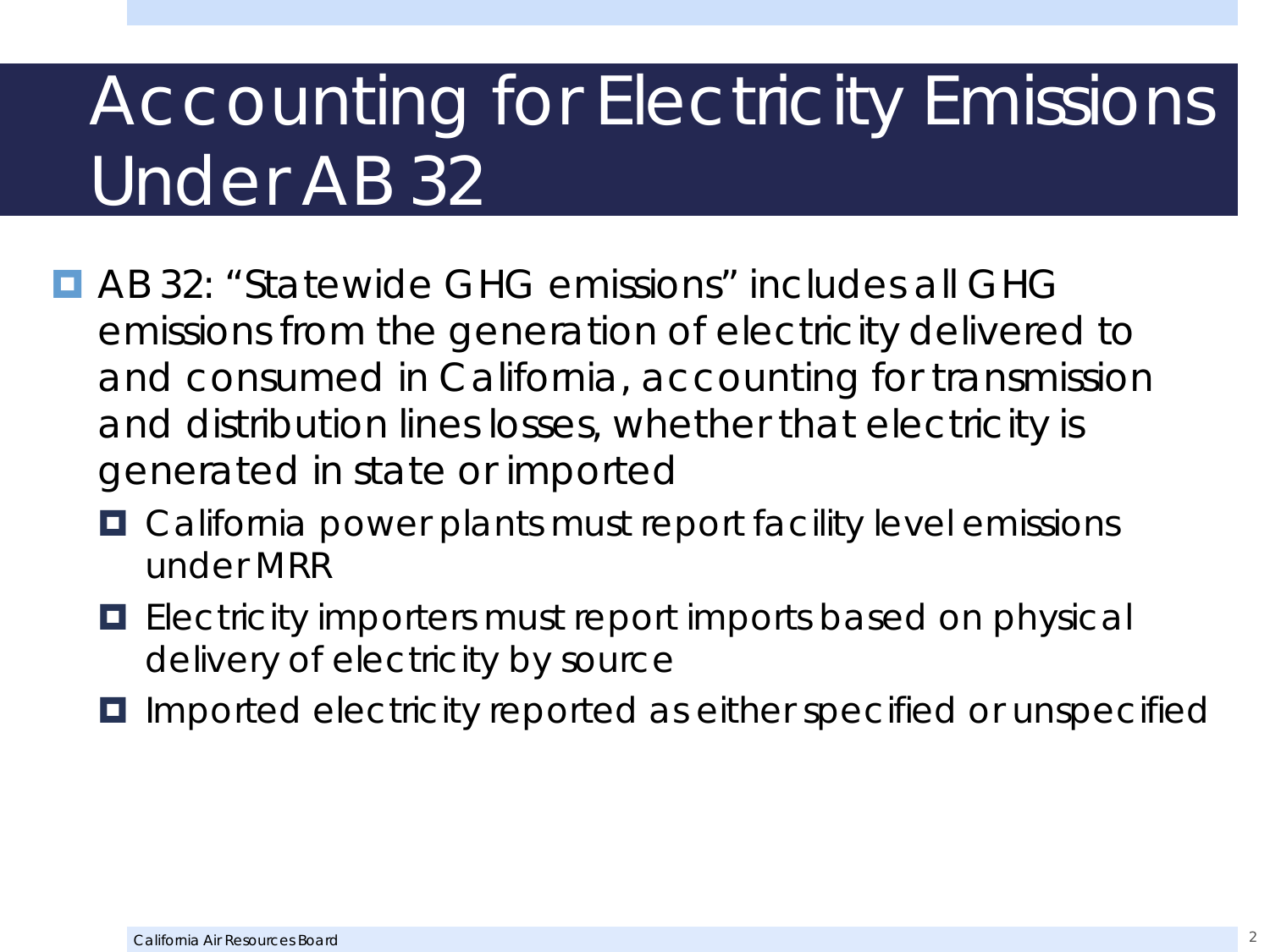#### Specified vs. Unspecified Imports

#### **<u>E</u>** Specified Source Imports

- **I** Importer must own, operate, or contract for the power
- $\blacksquare$  Must be directly delivered to California from the source
- **Power must be specified when parties agree to deal**
- **u** Unspecified power cannot be resold as specified power
- **E** Report the lesser of power generated or scheduled (with certain exceptions)

#### **<u><b>u**</u> Unspecified Imports

- **O** Generation source not specified when parties agree to deal
- **P** Power that does not meet specified source requirements
- Unspecified emission factor captures emissions impact from "marginal" source in western power markets

**EIM imports currently being reported as specified power** from participating resources identified by CAISO's model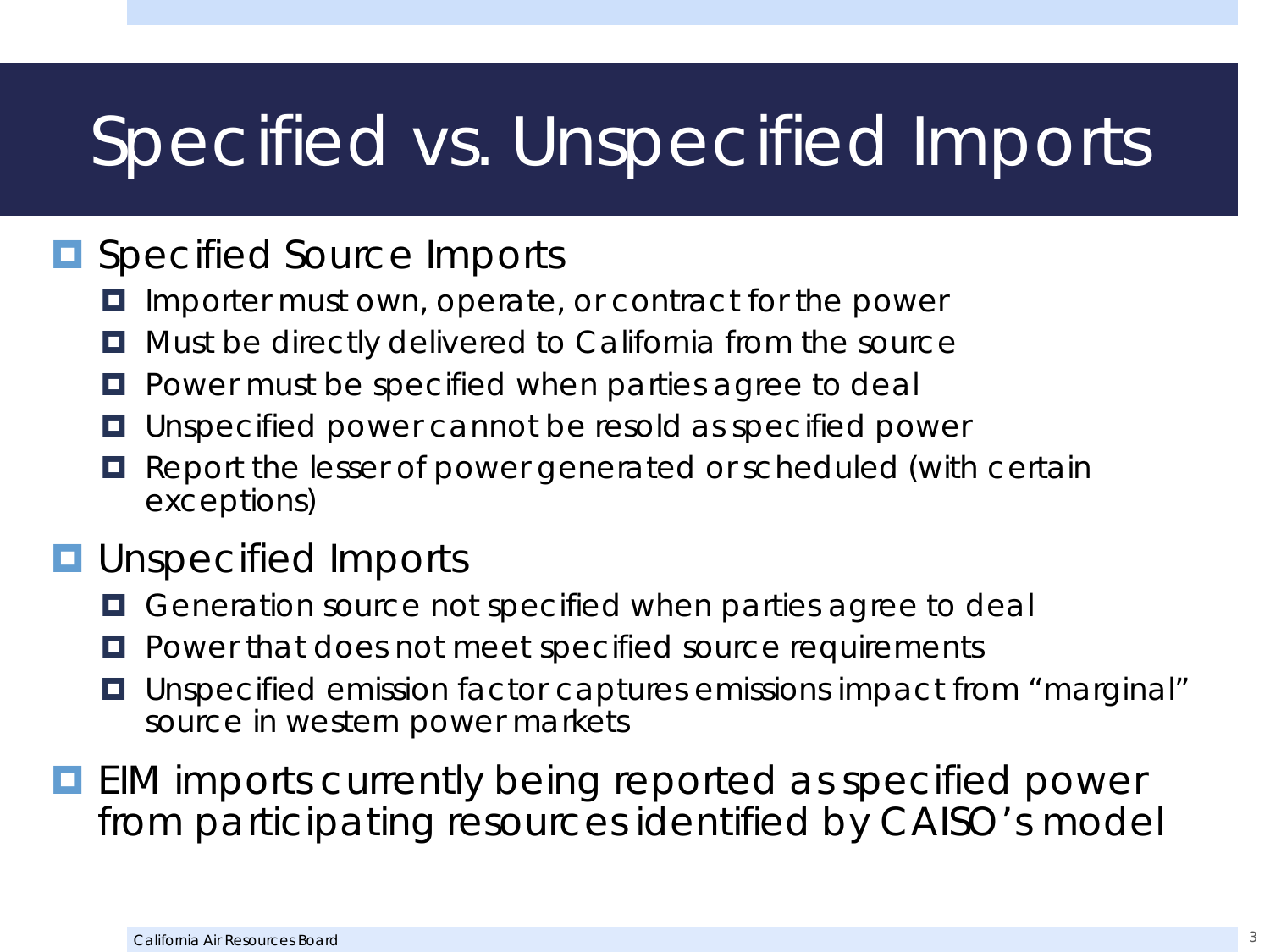#### California Climate Policies (1 of 2)

- **E** Ensure accurate accounting of full GHG burden on the atmosphere as a consequence of electricity generated and consumed in California
	- Needed to track progress towards the AB 32 goals, including 2020 target, and assess compliance obligations in the Capand-Trade Program
- **E** Ensure implementation and design of policies supporting California GHG goals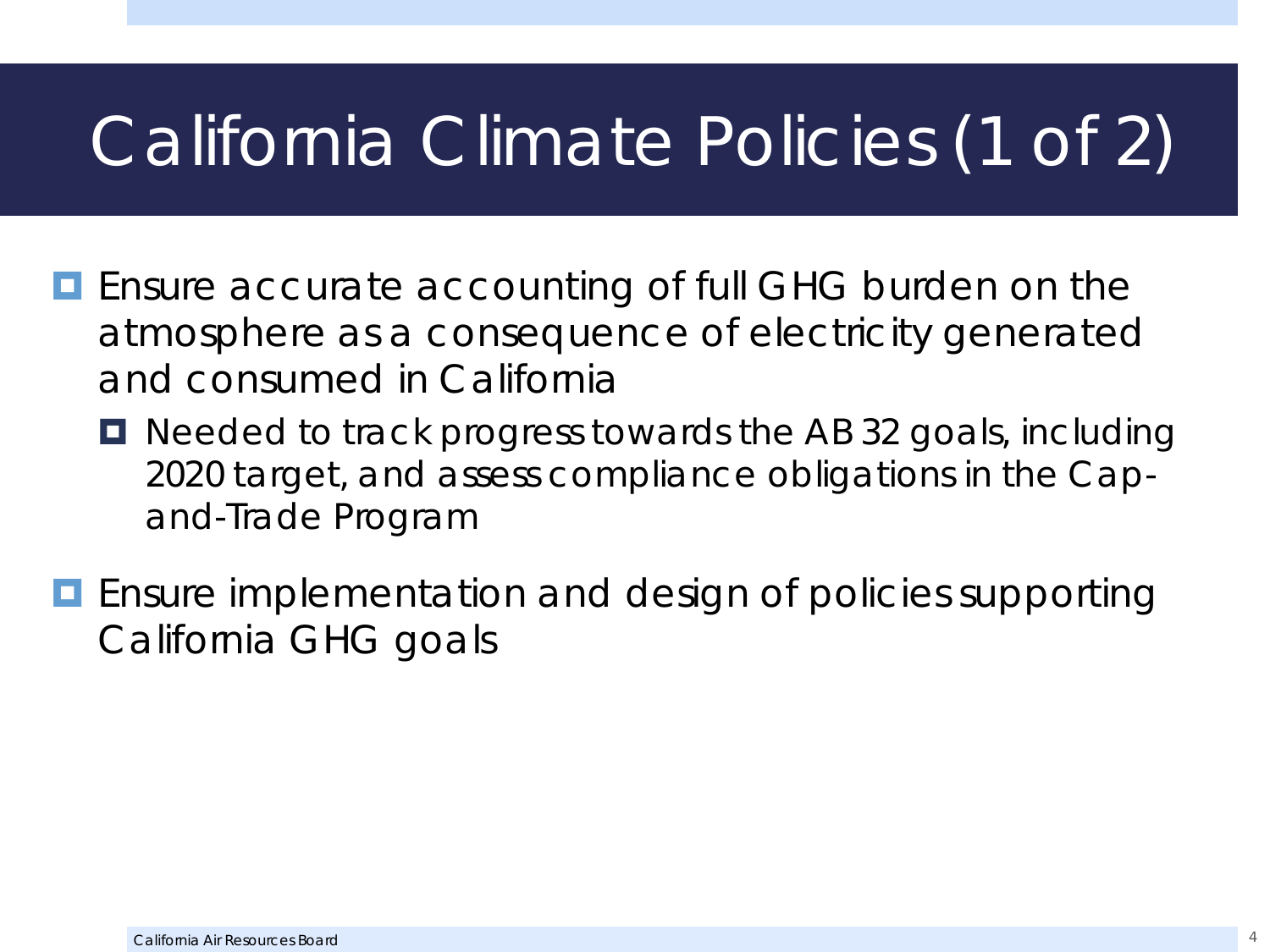#### California Climate Policies (2 of 2)

- **EIM** optimization leads to inaccurate GHG accounting for electricity consumed in CA in some cases
- **D** CAISO has discussed this issue in terms of emissions associated with a "primary" and "secondary" dispatch
	- **Primary dispatch is referred to in MRR as electricity designated** by CAISO's EIM optimization model as electricity imported to serve California load (see "imported electricity" definition)
	- Secondary dispatch illustrates the potential backfill effect of higher emitting resources to serve EIM load when the optimization attributes lower emitting resources to serve California load
		- **O** Secondary dispatch not defined in EIM tariff, secondary dispatch not observable by market participants (CAISO Market Results Interface)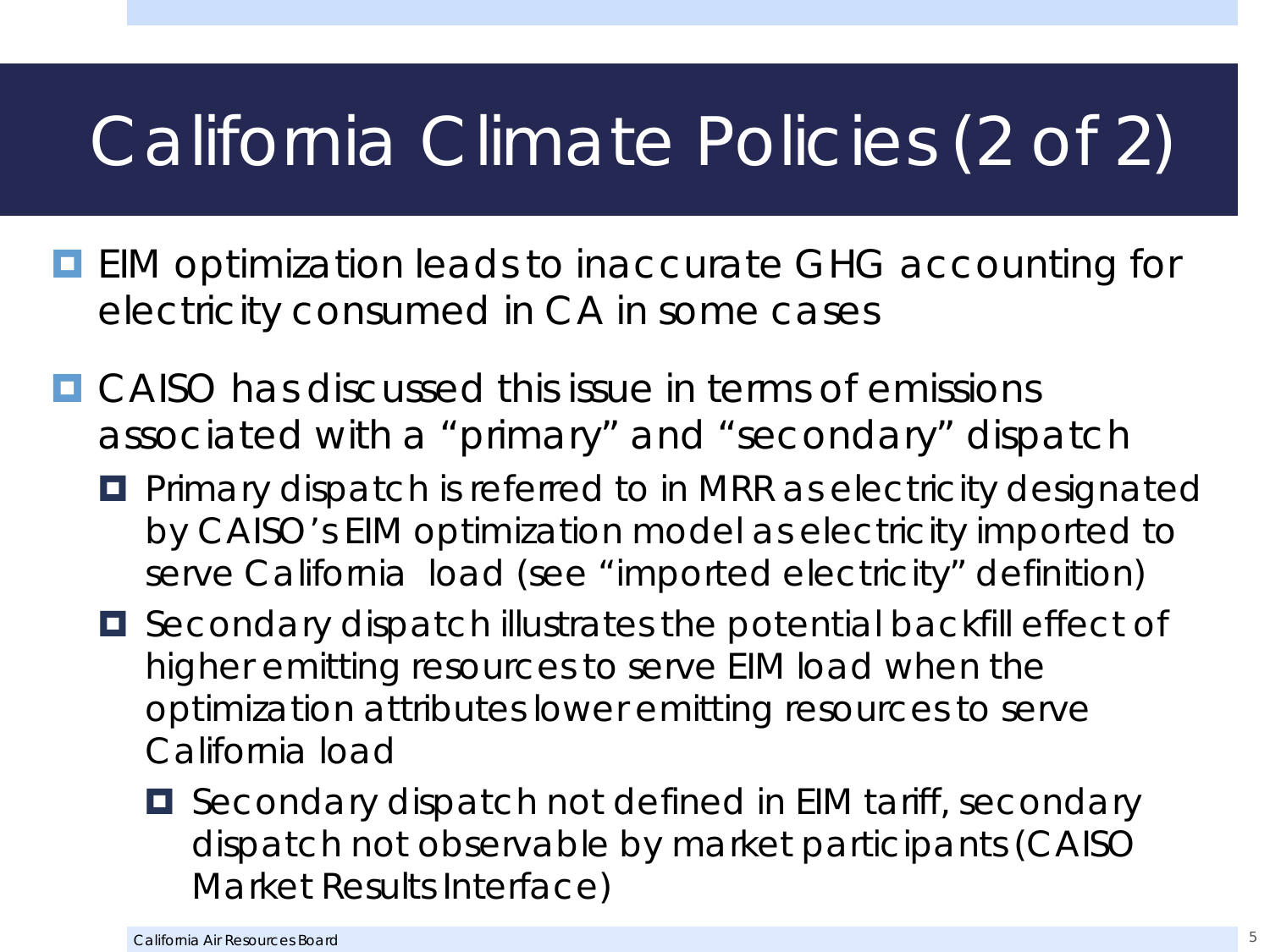## ARB Options Under Consideration for Addressing EIM Accounting

- **Incremental above-economic-base deeming<sup>1</sup>**
- **D** Modified optimization with dynamic hurdle rate and renewable contracts for external resources<sup>2</sup>
- **Other options, or variations of options, discussed by** CAISO at their October 13, 2016 workshop (excluding crediting of exported electricity)
- **Open to stakeholder proposals**

1 Option 2 presented at CAISO's October 13, 2016 workshop 2 Modification to Option 3 presented at CAISO's October 13, 2016 workshop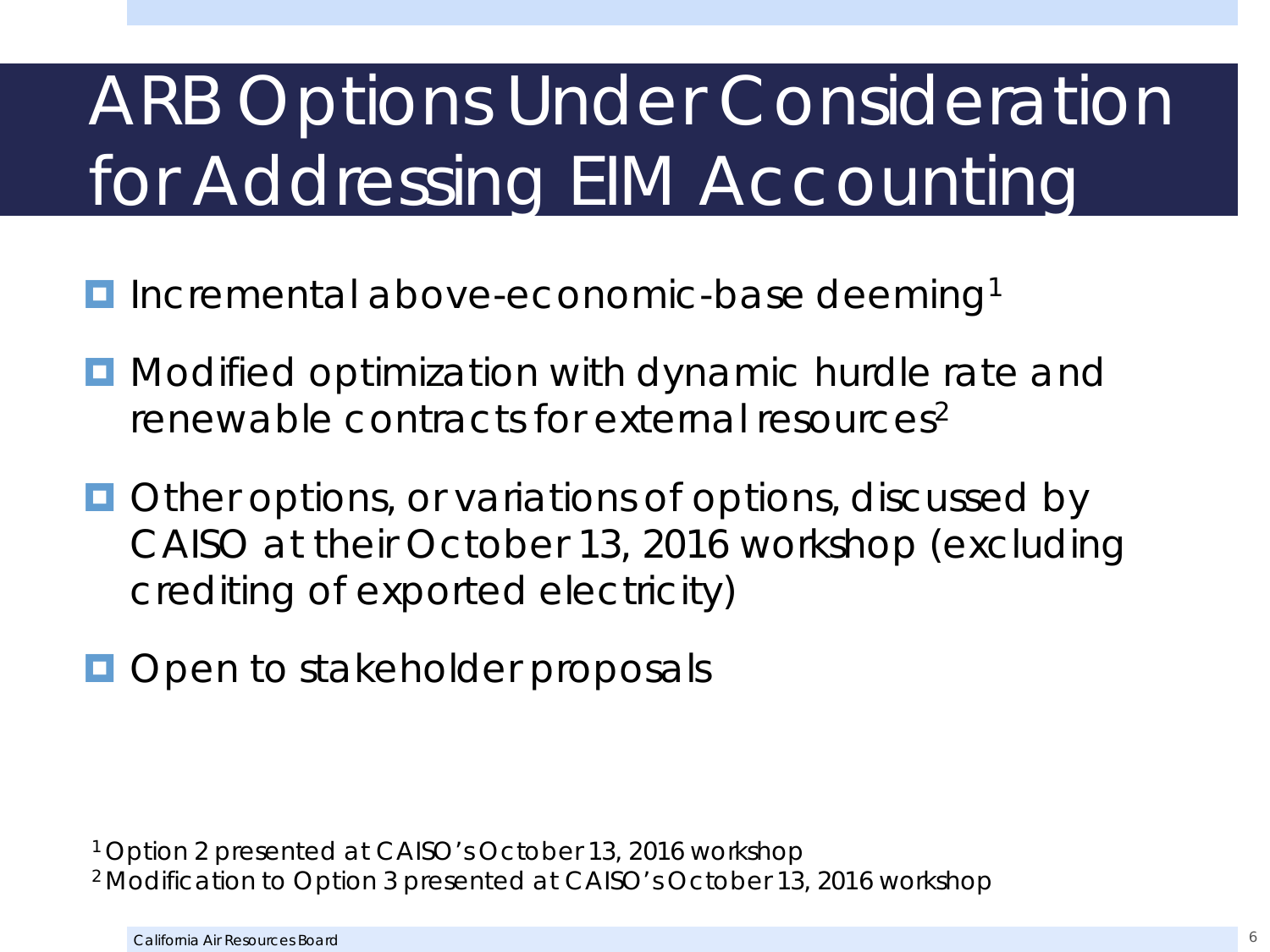#### Incremental Deeming Option

- CAISO optimizes energy bids in the absence of California load and generation then optimizes EIM for actual dispatch instructions
	- **Deemed generation to serve California load would** come from the incremental difference between these two schedules
- **D** Needs to ensure option addresses emissions accounting concerns
- **O** CAISO indicates full optimization not computationally possible at this time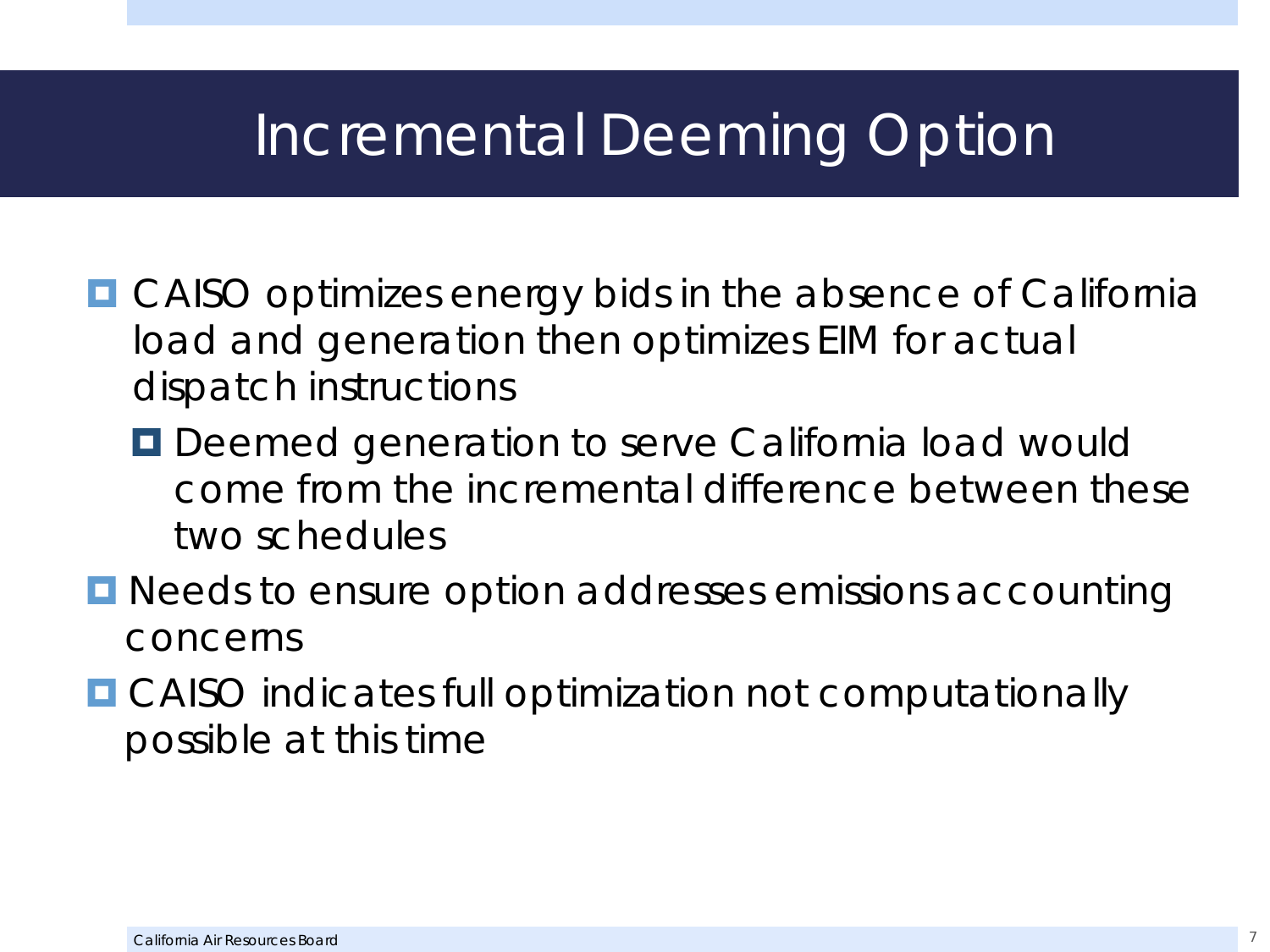## Dynamic Hurdle Rate Option (1 of 2)

- **Optimization assigns imports as deemed delivered to** California at the 5-minute average emissions rate of the external grid
	- **O** Cost of compliance would be included in the optimization
	- **EIM imports not assigned to specific resources**
	- Seeking stakeholder input on alternative calculations of hurdle rate
- **Renewable contracts entered into by California load** serving entities (LSE) would be assigned a zero compliance obligation
- **E** EIM imports with compliance obligation:
	- **EIM Imports = CA Load CA Supply CA LSE renewable contracts**
- Question: Who would be assigned the compliance obligation?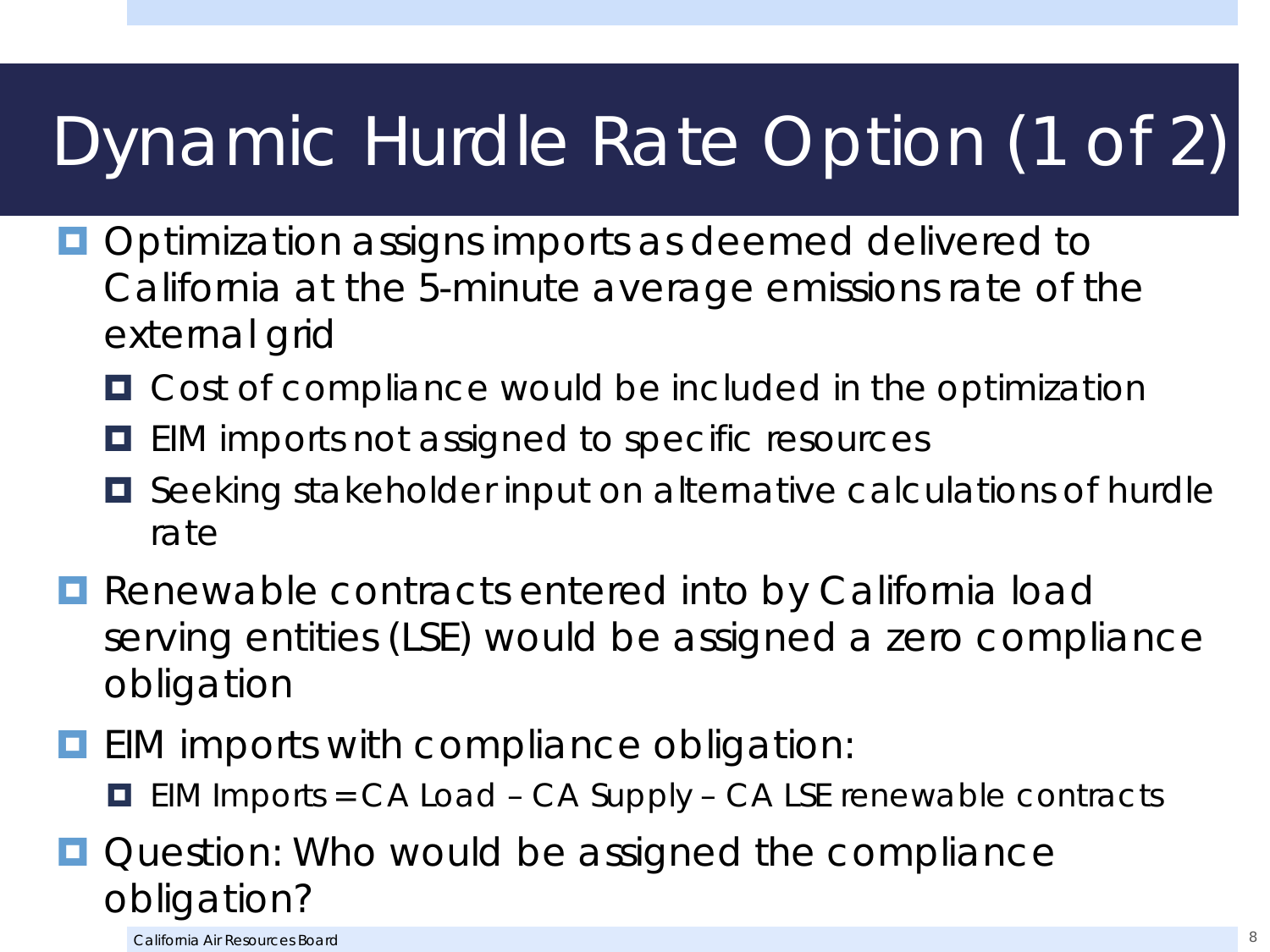## Dynamic Hurdle Rate Option (2 of 2)

- **Example 20 Emissions accounting of energy imports at average system** rate
- **D** Maintains recognition for renewable contracts by applying zero emission factor
- **O** Secondary dispatch not relevant: energy imports assigned uniform interval-specific emissions rate
- **D** Could extend to regional market and multiple carbon pricing regimes<sup>1</sup>
- **OCAISO** variation of this option retains resource specific attribution through deeming generation and applying a hurdle rate for remaining emissions

<sup>1</sup> Multiple carbon markets may require future modification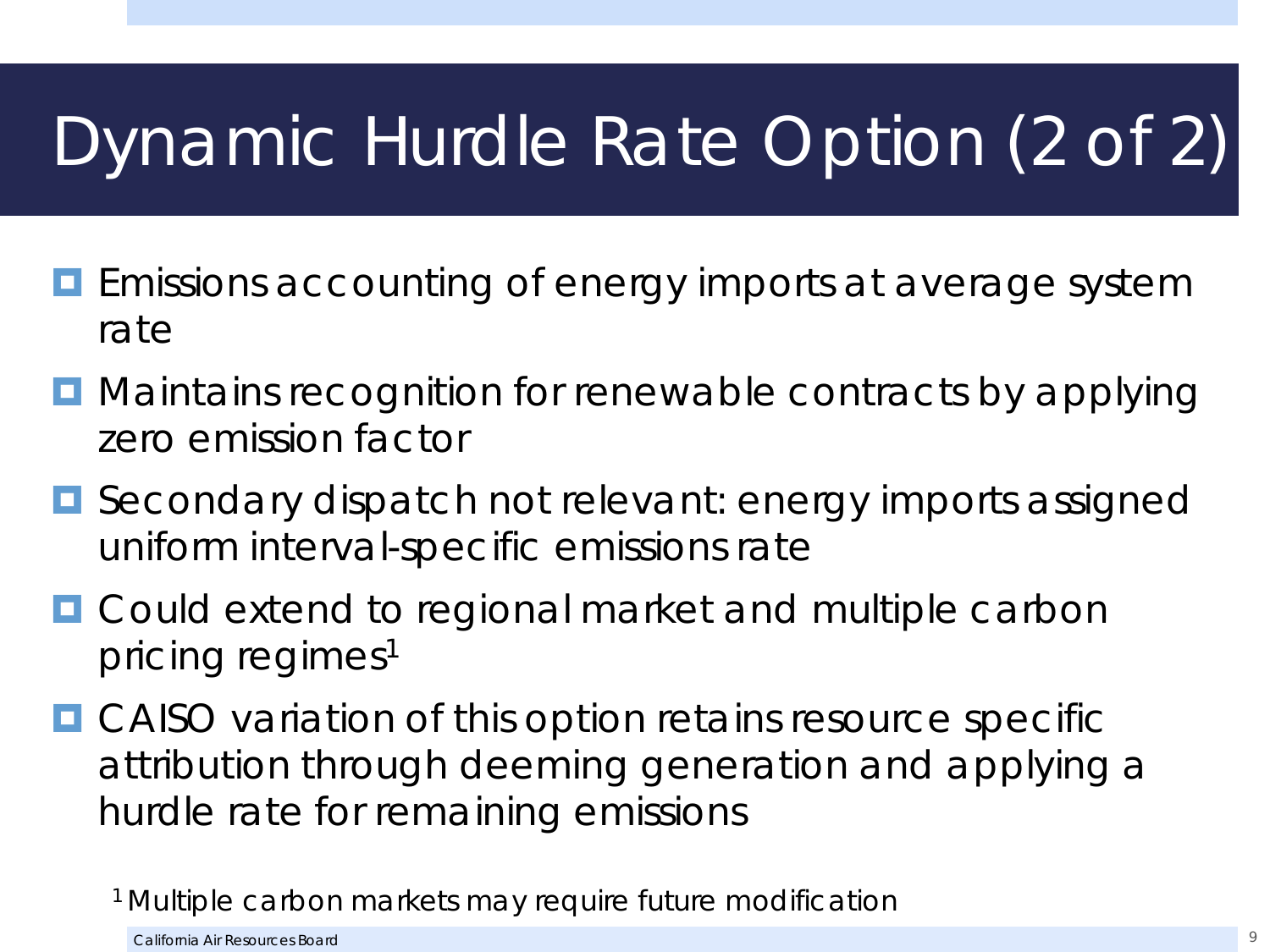#### Next Steps

- **E** Staff will continue to work with stakeholders and CAISO to identify options and discuss implementation details
	- **P** Please provide feedback after workshop on these options or additional options not presented today (through 5pm on November 5, 2016)
- **O** Staff will propose a solution as part of the 15-day regulatory amendments for both MRR and Cap-and-Trade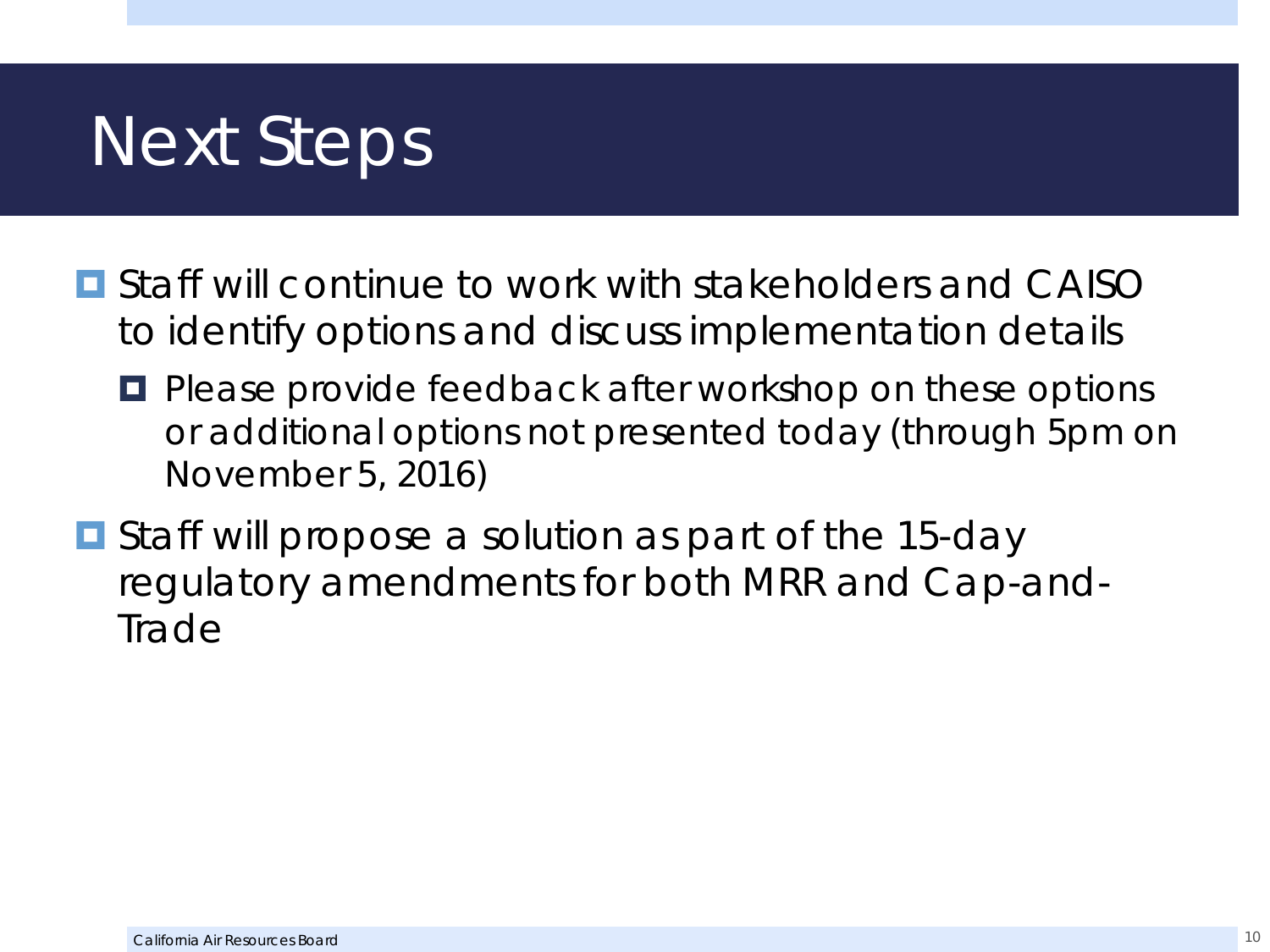#### Additional Information

**D** Mandatory Greenhouse Gas Reporting Program: <http://www.arb.ca.gov/cc/reporting/ghg-rep/ghg-rep.htm>

**D** Cap-and-Trade Program: <http://www.arb.ca.gov/cc/capandtrade/capandtrade.htm>

**Example 20 Email questions and comments to:** [byronsher@calepa.ca.gov](mailto:byronsher@calepa.ca.gov)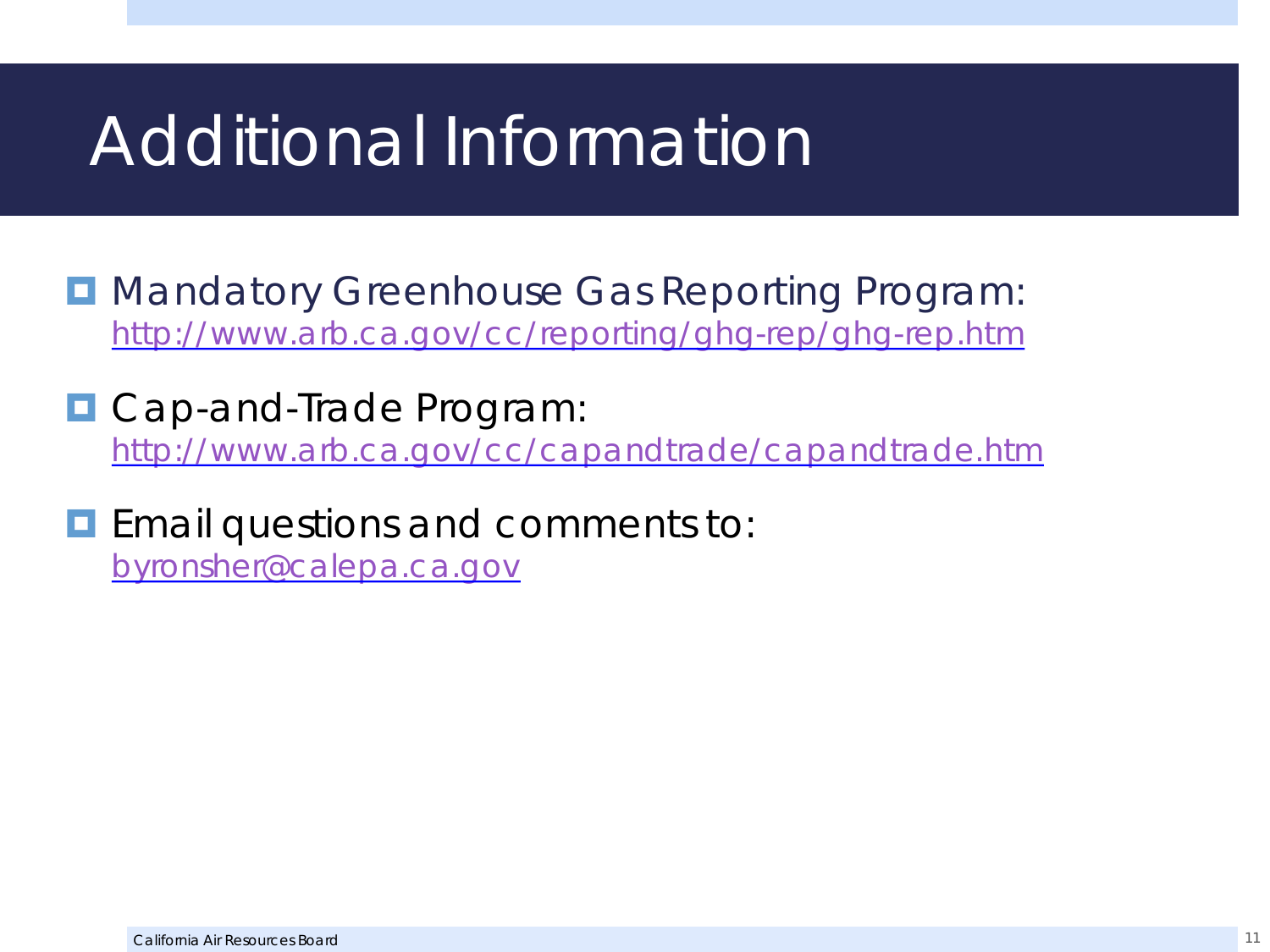

# AB 197 & Post-2020 Cap-and-Trade Program Design

*October 21, 2016*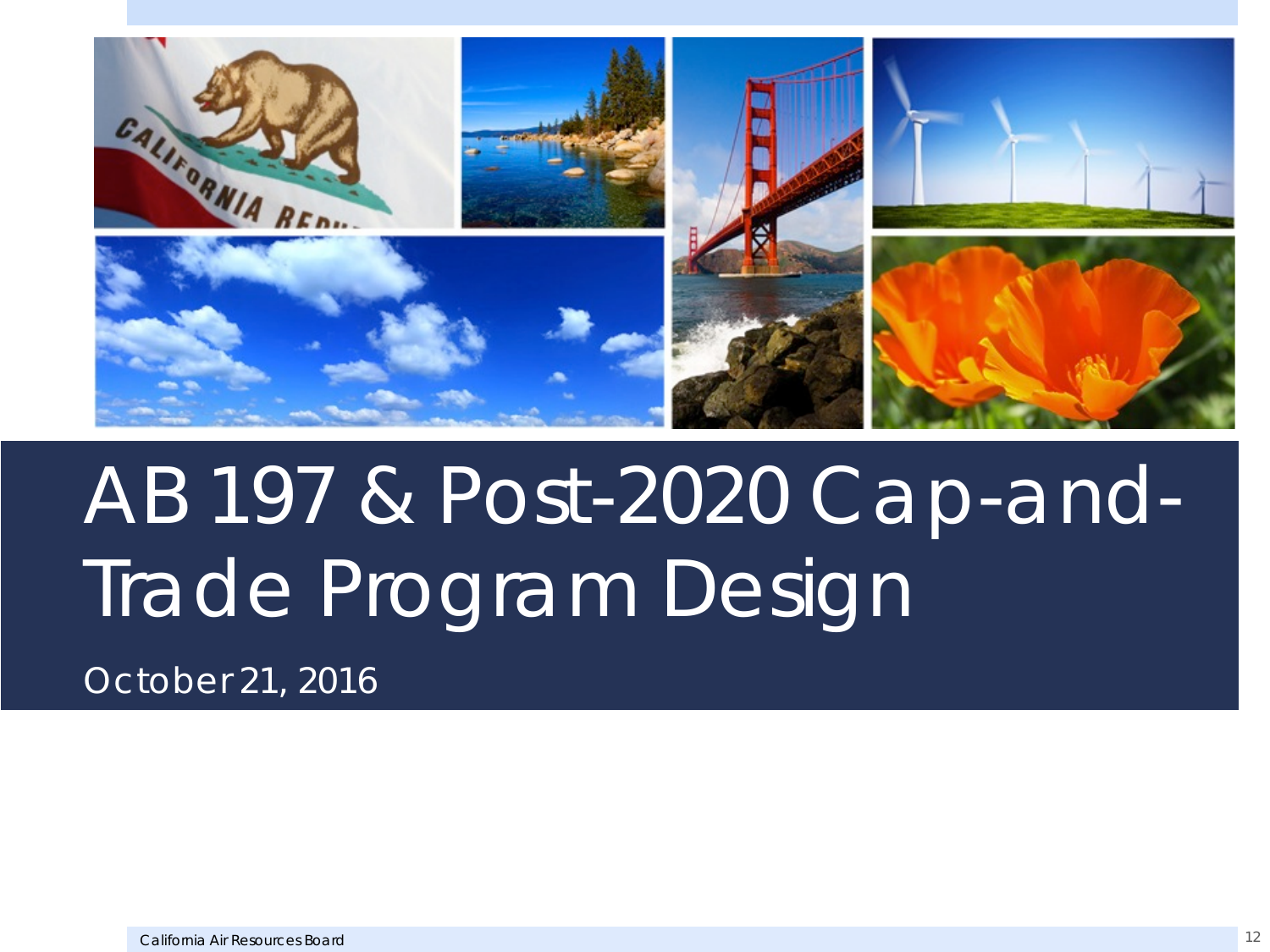#### Review of Program Design

#### $\Box$  AB 197

- **Prioritize measures resulting in direct reductions while considering** the social costs of carbon and following AB 32 requirements such as considering cost-effectiveness and minimizing leakage
- **D** Does not prohibit a cap-and-trade program

#### **E** September 2016 Board Hearing

- **E** Equity and Cap-and-Trade Paper
- Board member questions regarding potential adverse impacts to local air quality
- **Questions regarding program effectiveness for direct reductions**
- **EJAC** recommendations
	- **Pescriptive regulations in lieu of post-2020 Cap-and-Trade** Program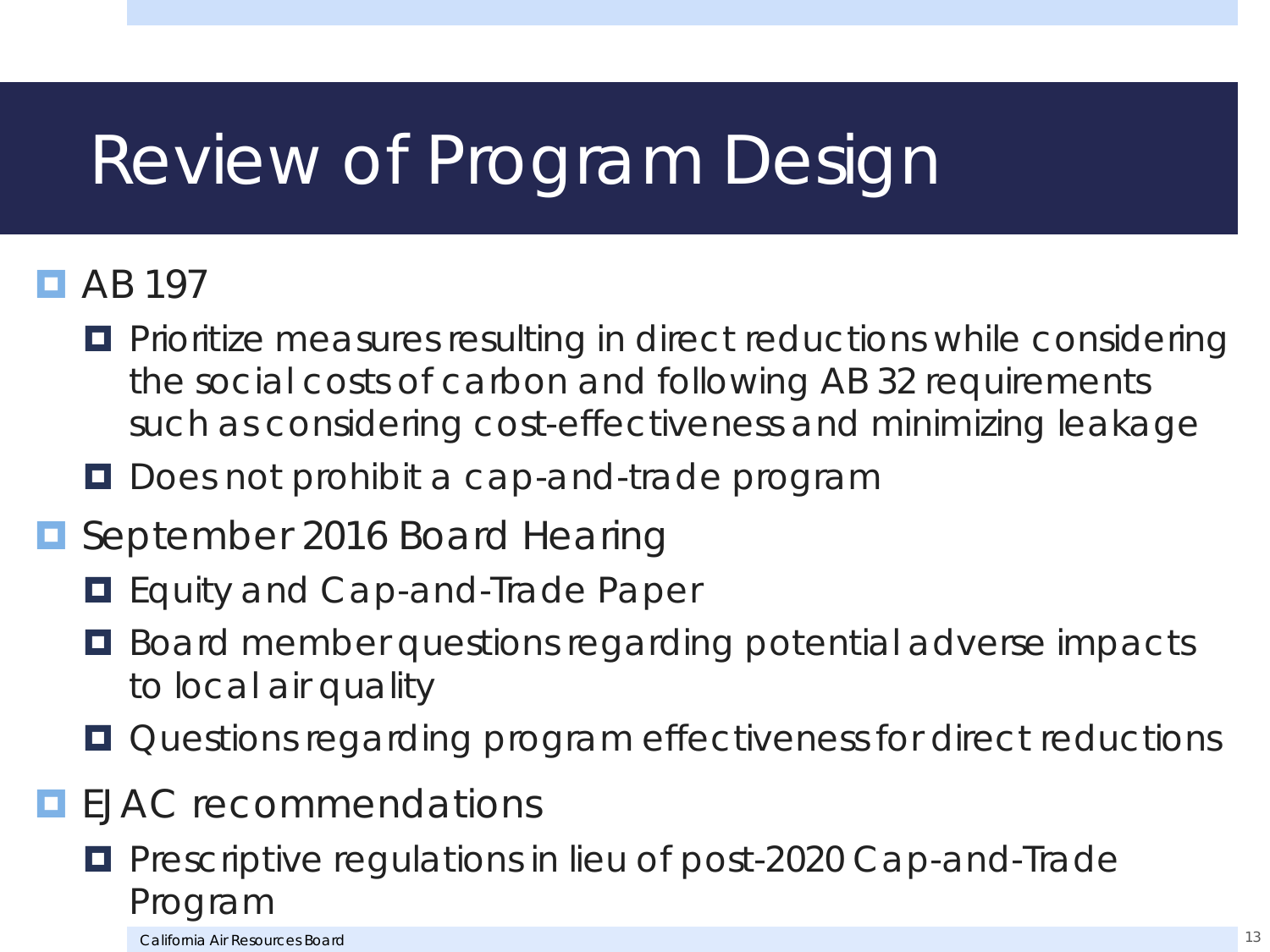#### Potential Design Changes

- **O** Consider which Program features could be refined to support greater emissions reductions at covered entities
- **Potential changes must be coordinated with our linked** partners
- **Potential changes will be evaluated for impact to** compliance cost for covered entities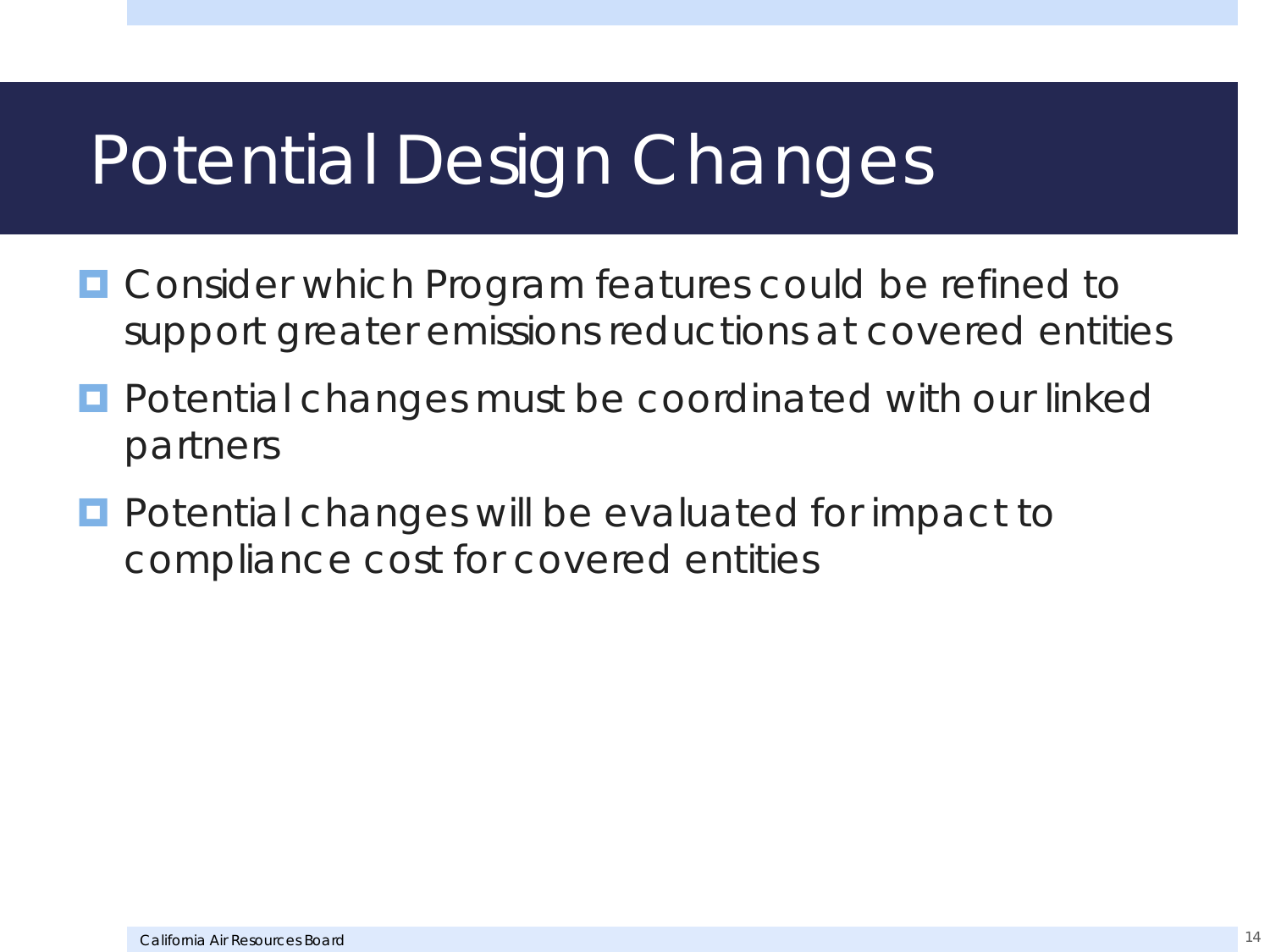#### Role of Offset Credits

- **An offset credit represents a real, quantifiable,** enforceable, verifiable, additional, and permanent GHG reduction
- **O** Offset credits provide reductions outside of covered sectors
- **Offset credits are a compliance cost management** feature
- **D** Current offset credit usage limit is 8%
- Staff considering lowering the offset usage limit post-2020
	- $\blacksquare$  This change would be subject to costcontainment/economic analysis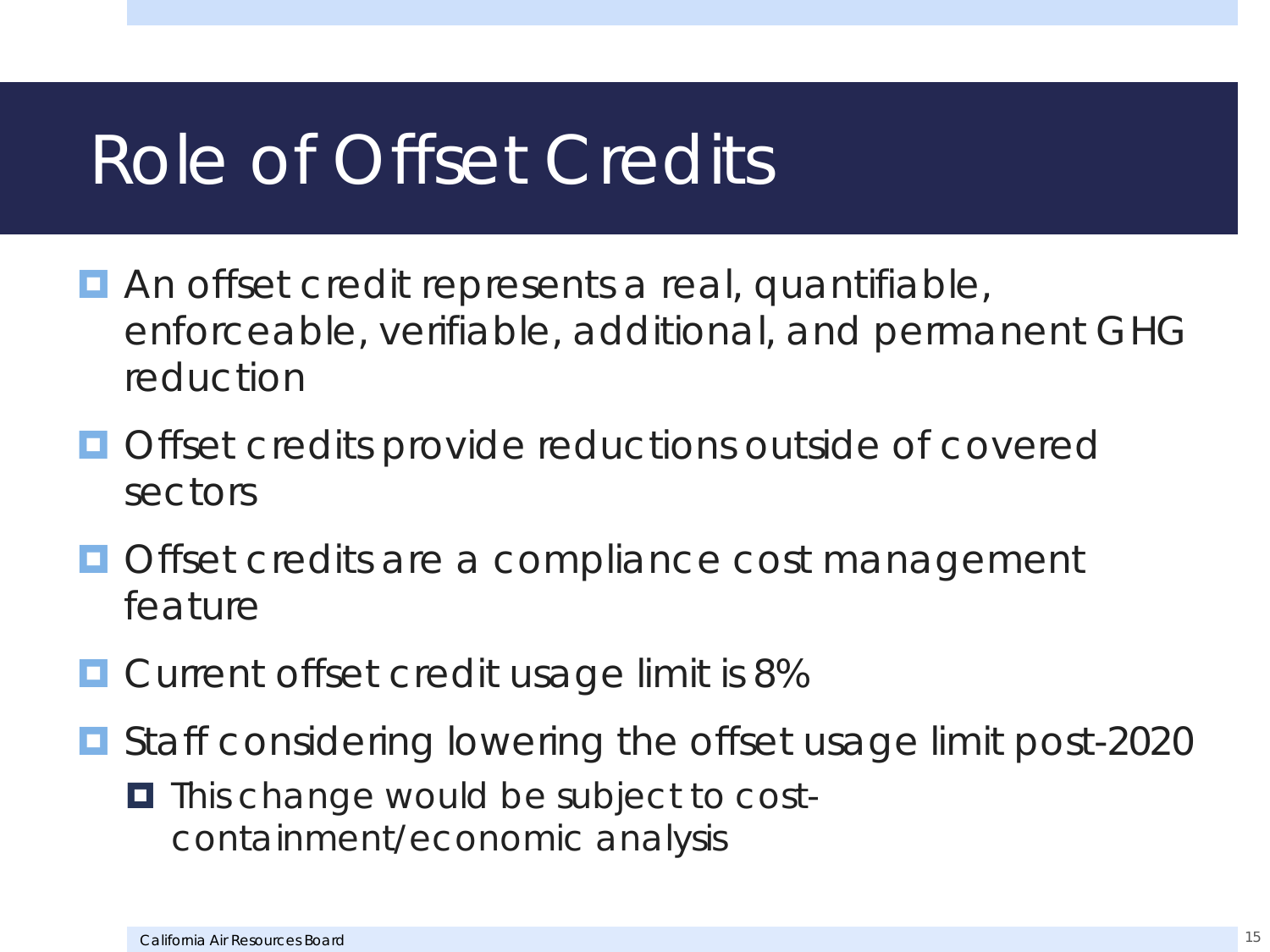#### Industrial Allowance Allocation

- $\blacksquare$  Currently, allowance allocation to industrial covered entities is for leakage prevention and transition assistance
- **E** Allocation is calculated based on production or historic energy use
- **Allocation methodology could shift to a cost-burden** approach
	- $\blacksquare$  Allocation would be reduced annually to reflect reduced compliance obligation owing to expected onsite emissions reductions
	- This shift in methodology would be consistent with the EAAC recommendation to move to more auctioning and less free allocation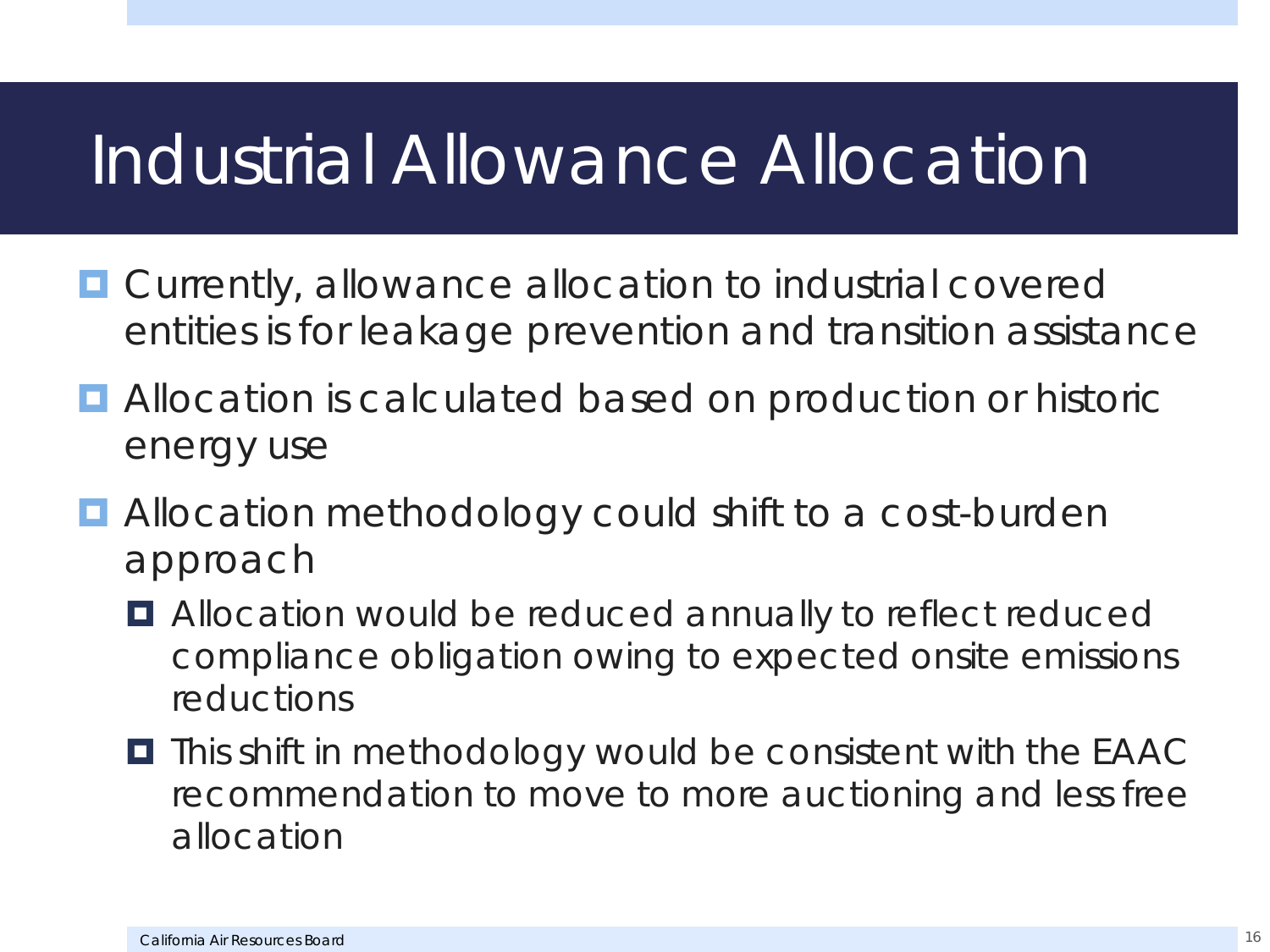#### Treatment of Unsold Allowances

- **E** ARB could retire some or all unsold State-owned allowances with vintage year 2020 or earlier
	- $\blacksquare$  The Program already includes a self-regulating mechanism for periods when allowance demand is low
	- $\blacksquare$  This adjustment could be done to recognize that emissions are currently declining faster than anticipated
	- $\blacksquare$  This change would be subject to cost-containment evaluation
	- $\Box$  Must be coordinated with linked partner(s)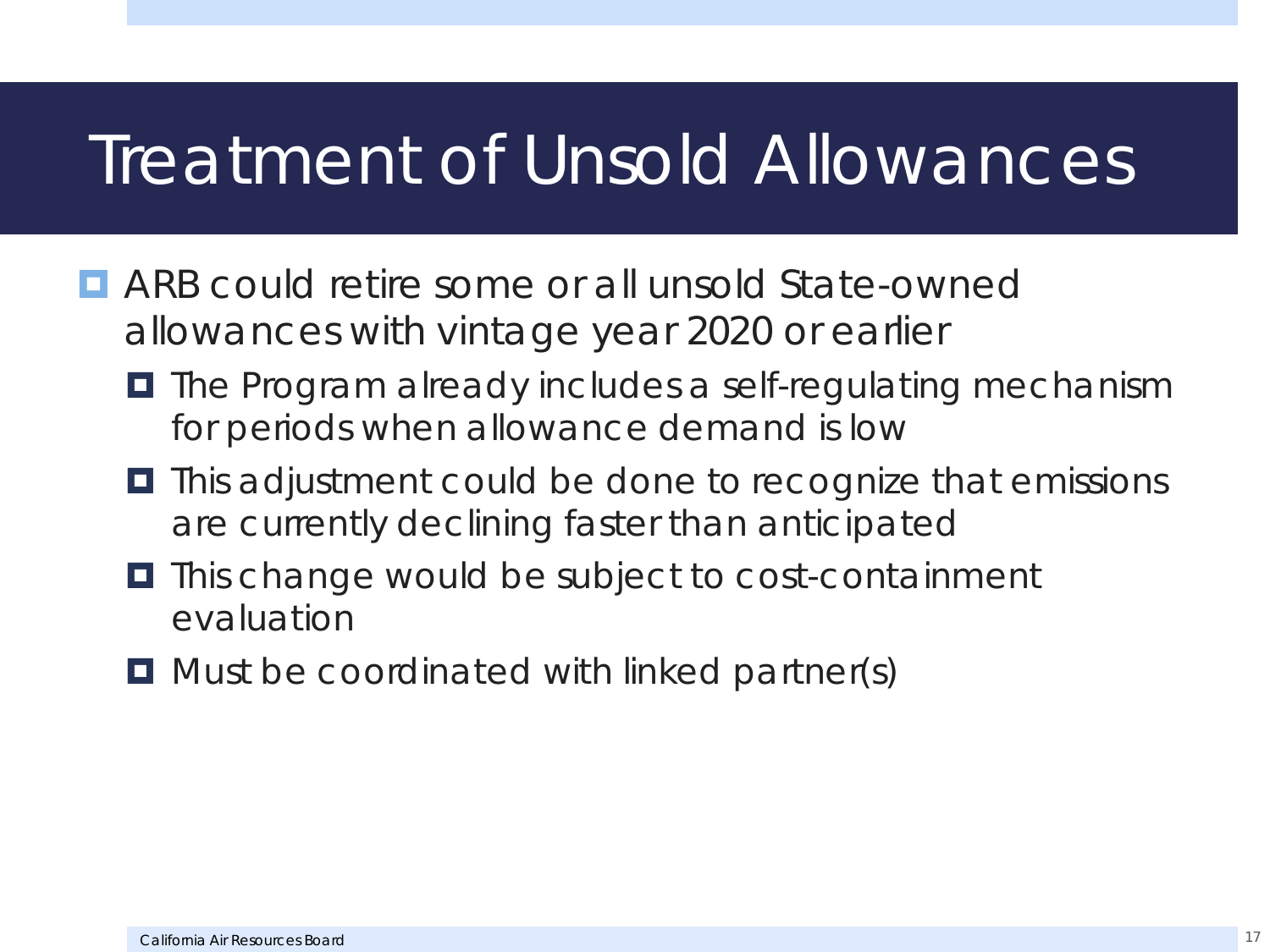## Market Data Transparency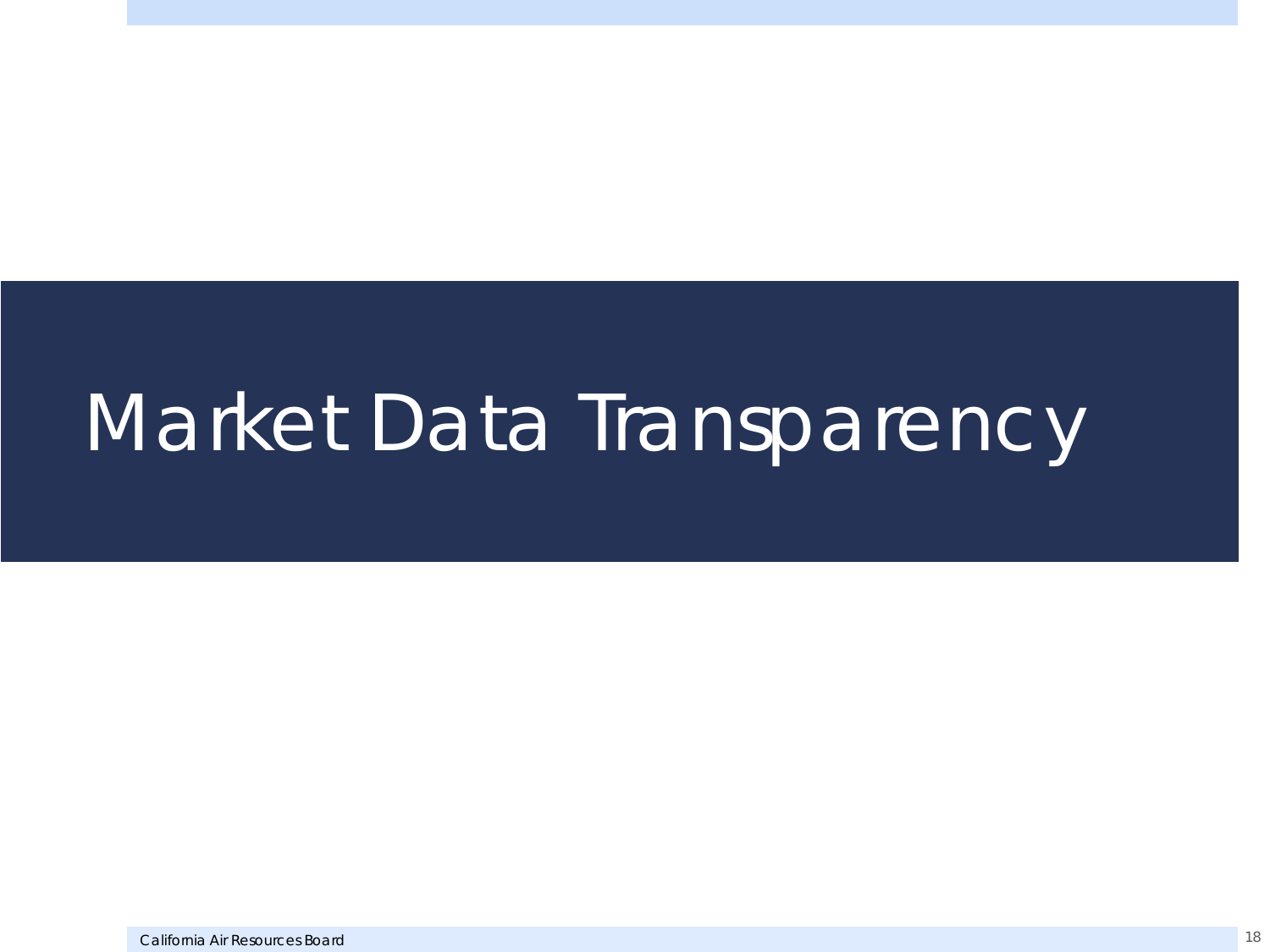## Market Information Currently Collected by ARB

- **E** ARB collects market sensitive and confidential business information (CBI) through
	- **O CITSS User Registration (know-your-customer data)**
	- **Registration (employees, owners, corporate associations)**
	- $\Box$  Allocation (output data)
	- $\blacksquare$  Trading (prices, trading partner identities, other contract terms)
	- **OCITSS account balances (compliance instruments held)**
- $\Box$  Certain market sensitive information and CBI may be exempt from disclosure under the California Public Records Act (PRA) and protected by applicable privacy laws
- ARB prevents asymmetric release of market sensitive data to avoid conferring market advantage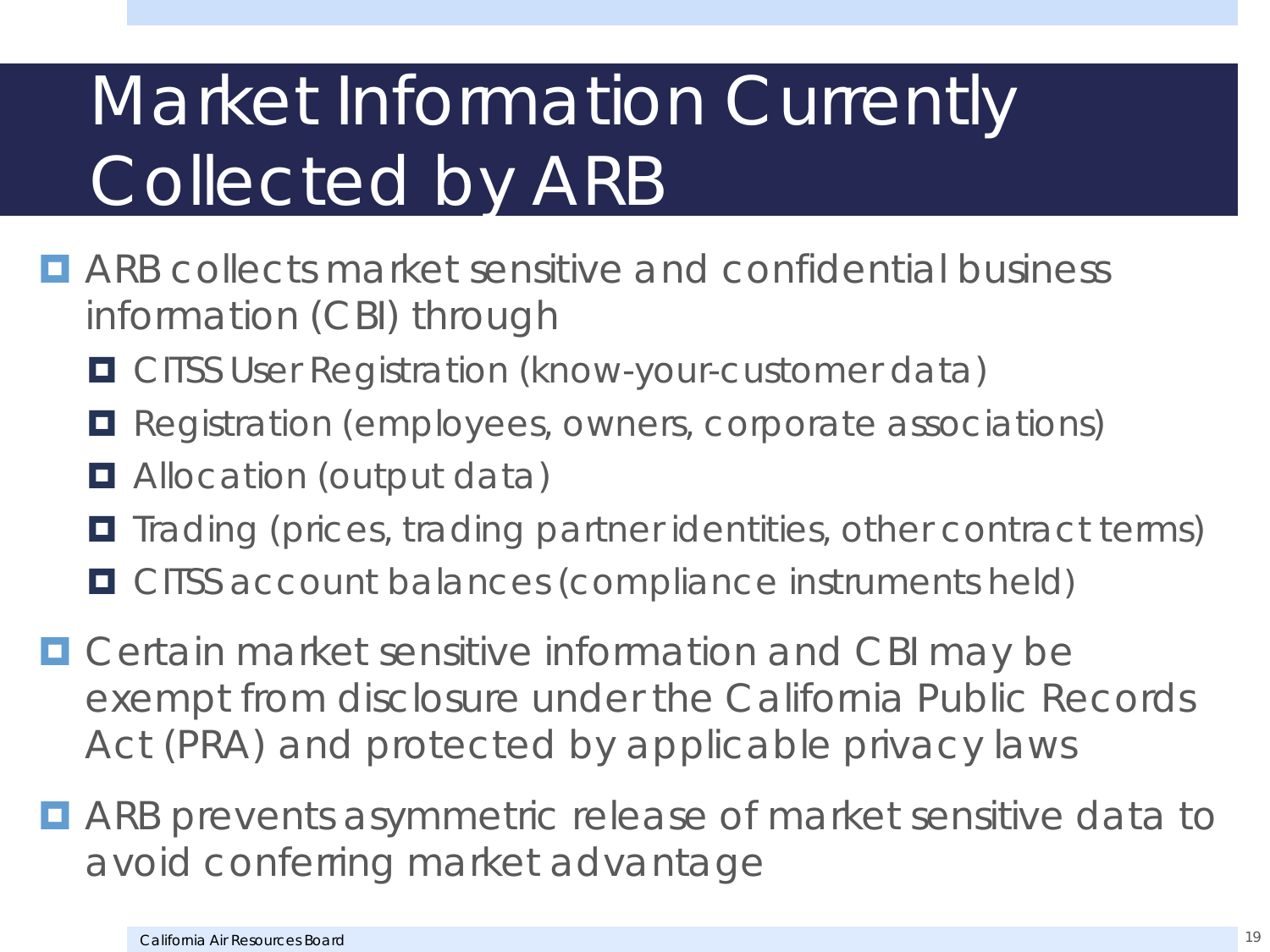## Release of Information Collected By Cap-and-Trade Program (1 of 2)

- **O** Current regulation treats some information as confidential
	- Information collected directly from individuals (e.g., CITSS users)
	- Entity registration information involving individuals
	- Identity of counterparties to a CITSS transfer
	- Account balances of identifiable individual CITSS accounts
	- Allocations, which are based on CBI output data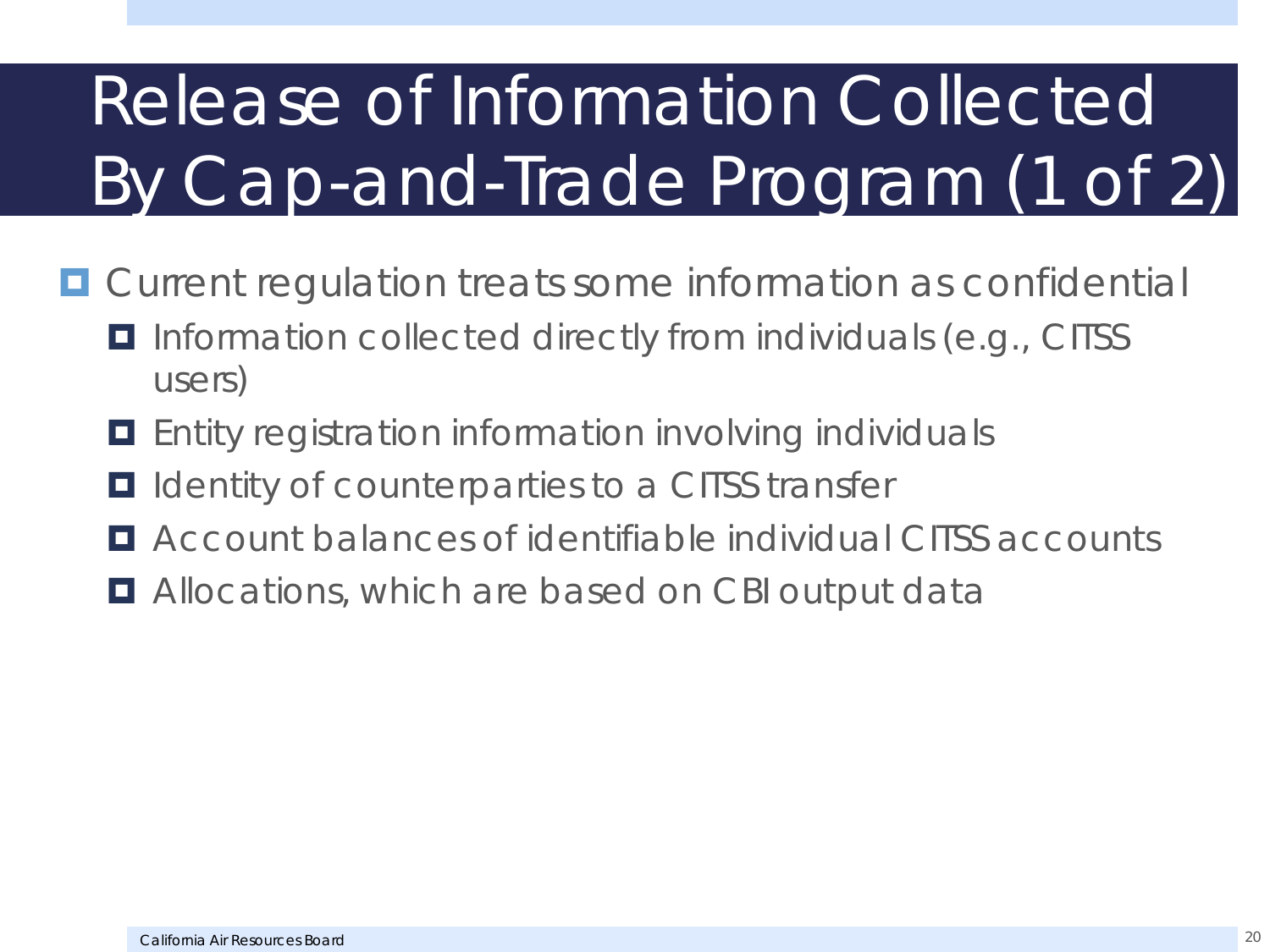## Release of Information Collected By Cap-and-Trade Program (1 of 2)

- **D** Current regulation allows publication of other data
	- **Prices and quantities of individual transfers with identities of** parties masked
	- Aggregated or otherwise non-identifiable CITSS account holdings
	- **Retirements by quantity, vintage and instrument type** (aggregated and entity-specific)
	- Data may be released as part of market investigation and enforcement (including sharing with Federal agencies)
- **Proposed regulatory amendments do not alter potential** releases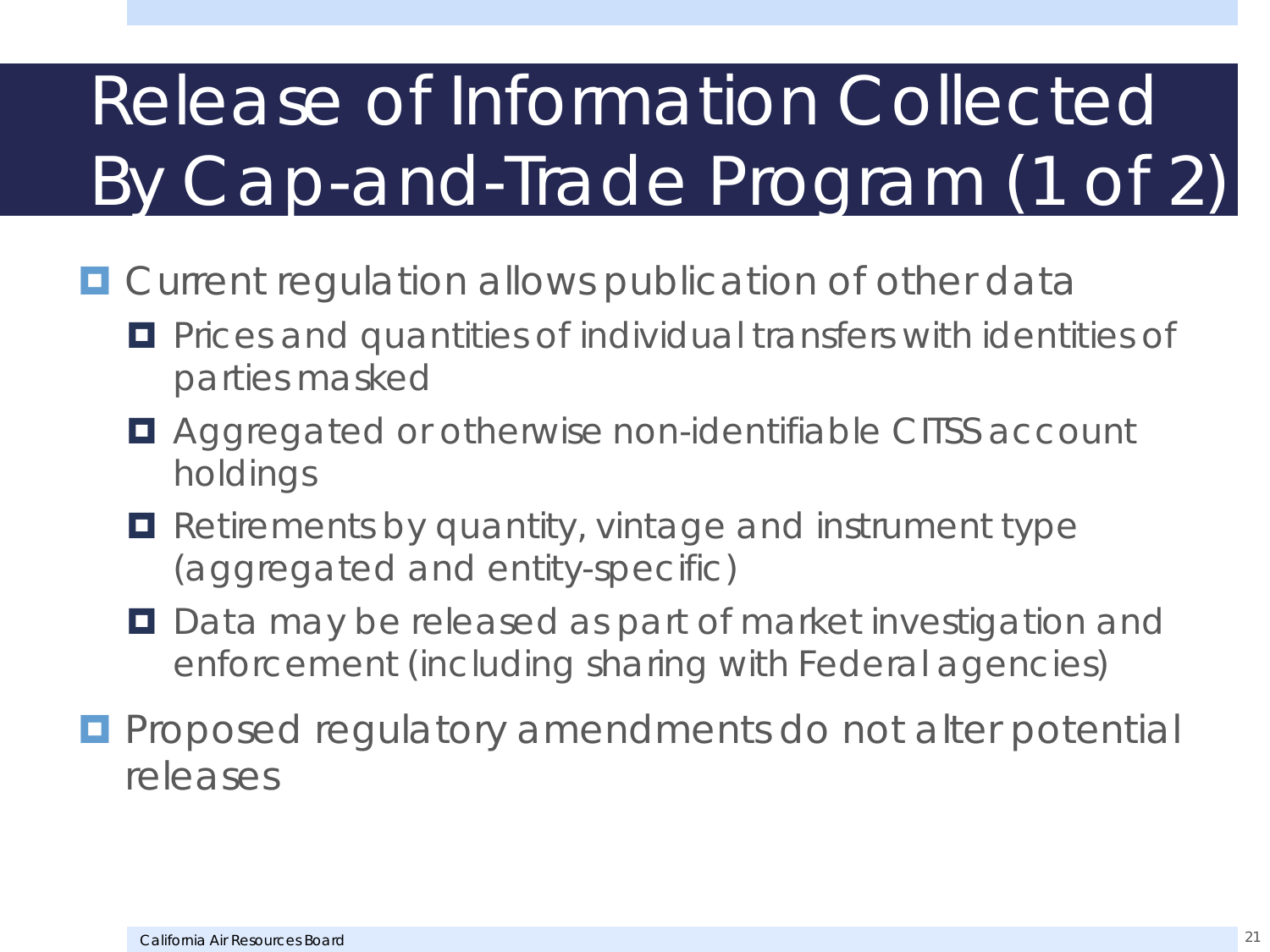#### Market Data Available Online

- **Quarterly CITSS Registrant Reports list all registered entities and** corresponding reporting facility IDs
- **Quarterly Auction Summary Results Reports includes auction** settlement price, quantities sold, and bid metrics
- **E** Annual Compliance Reports include retirements by entity, instrument type, and vintage
- **E** Annual summary of transfers reports contain total transfers, quantity and average price by instrument type (beginning with 2014 data)
- **Quarterly Compliance Instrument Report contains aggregated** account data by vintage and account type
- Data related to Cap-and-Trade
	- **D** GHG Emissions Reporting (annual by reporting entities)
	- **PROCEED** Froceeds and California Climate Investments
- Overview: [https://www.arb.ca.gov/cc/capandtrade/public\\_info.pdf](https://www.arb.ca.gov/cc/capandtrade/public_info.pdf)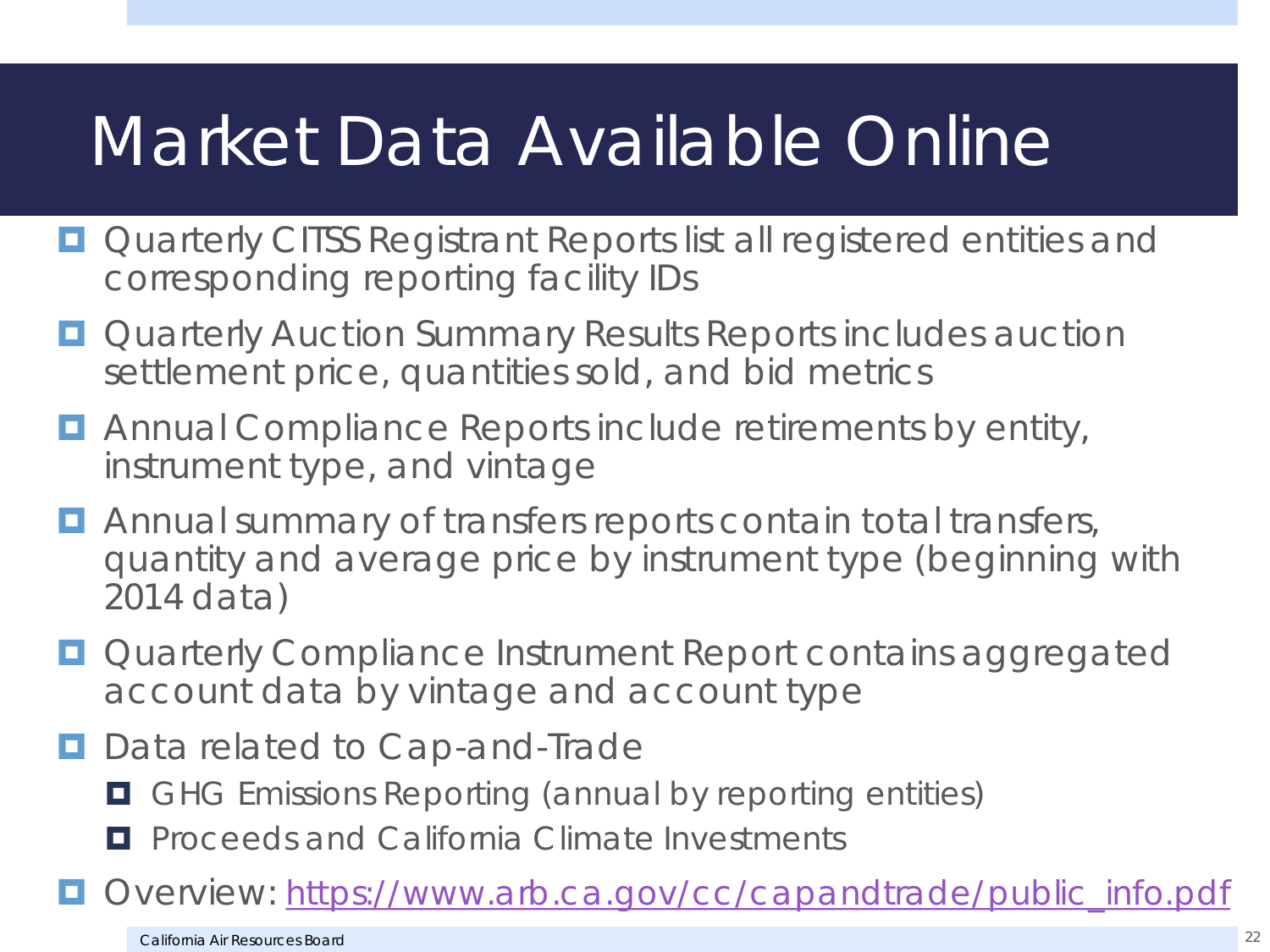## Additional Market Data Publication Under Consideration

- **E** ARB publishes transfer quantities and average prices annually. Considering if possible to publish more frequently
- **Example 20 Emissions Market Advisory Committee (EMAC) suggested:** 
	- $\blacksquare$  Market needs more information on availability of instruments vs. obligations
	- $\blacksquare$  Metric: entity positions (entity-level holdings vs. obligations, mask identities)
	- $\blacksquare$  Format: bar graph ranging from entities with longest to shortest position based on estimated obligations
	- **[https://www.arb.ca.gov/cc/capandtrade/emissionsmarketasse](https://www.arb.ca.gov/cc/capandtrade/emissionsmarketassessment/information_release_2014feb_rev.pdf)** [ssment/information\\_release\\_2014feb\\_rev.pdf](https://www.arb.ca.gov/cc/capandtrade/emissionsmarketassessment/information_release_2014feb_rev.pdf)

■ Staff continues to discuss with partner jurisdictions and to assess when this type of information could be ready for release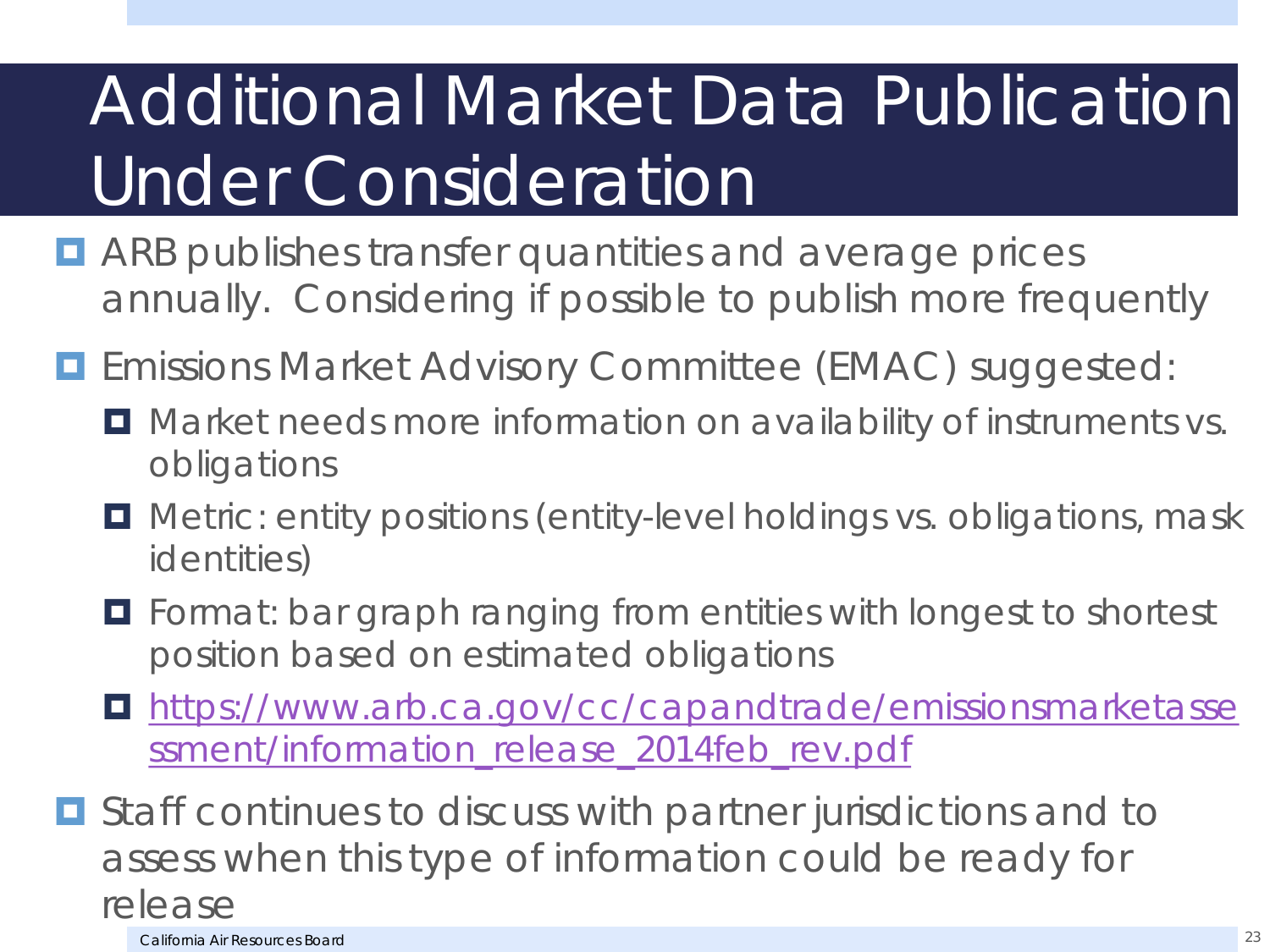## What additional information should be made public?

- **D** ARB staff is soliciting ideas on what additional information could be made public
- **Request stakeholders submit ideas, including a rationale for** why such data is important to release, when submitting comments on this workshop
- As mentioned previously, staff will continue to discuss with partner jurisdictions to assess other types of information release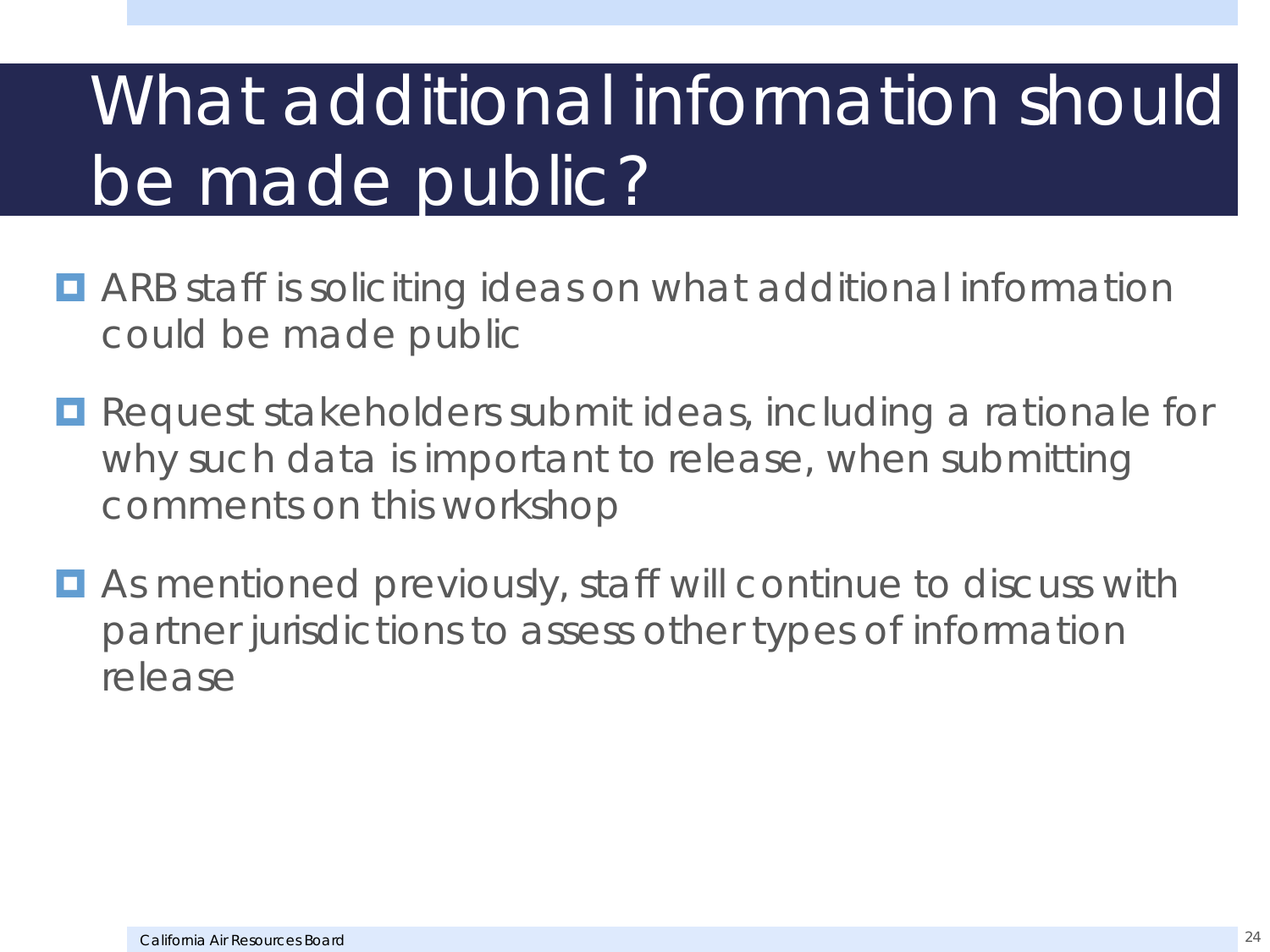## Questions and Comments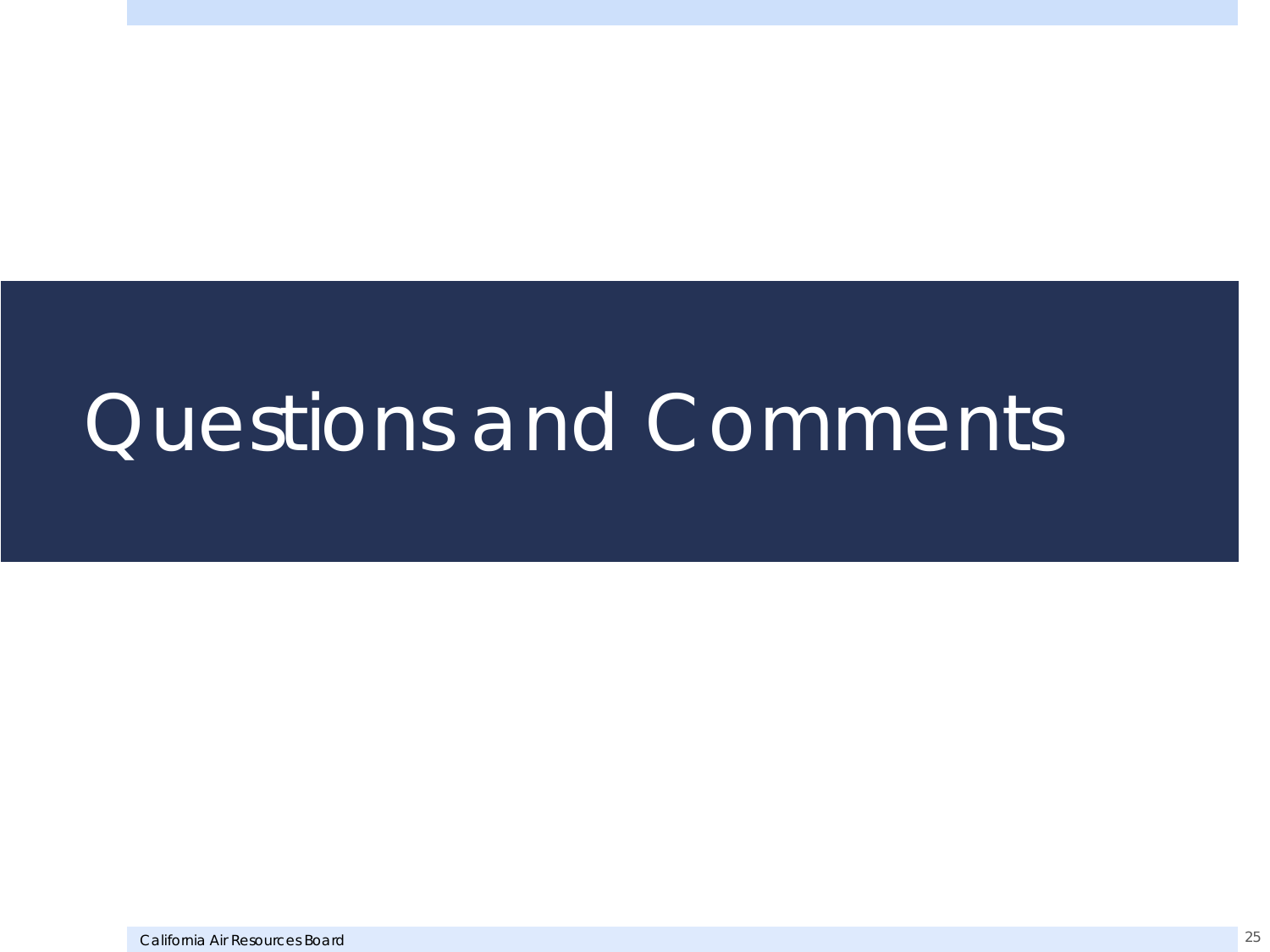

# Post-2020 Allowance Allocation

*October 21, 2016*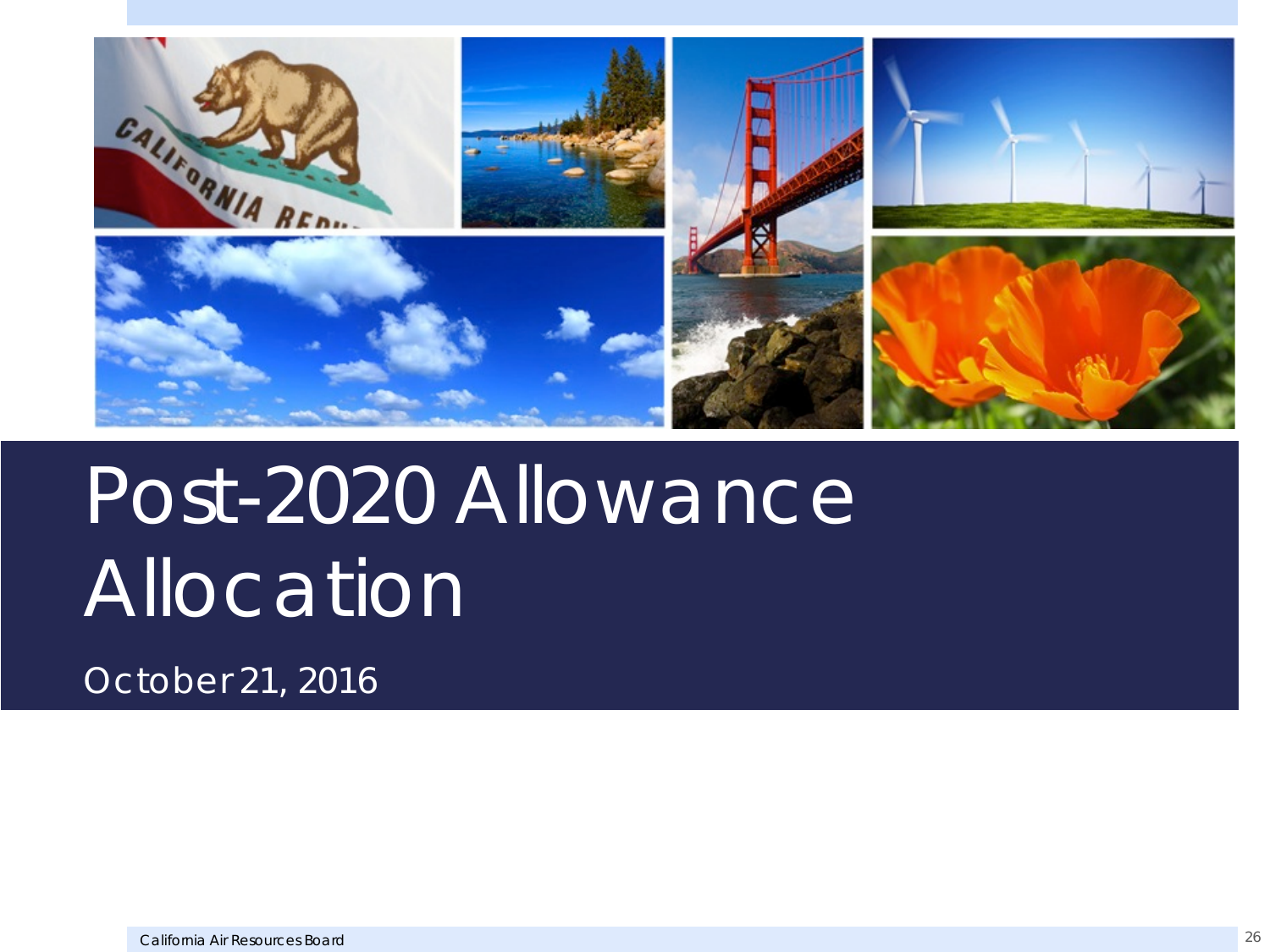### Industrial Allocation: 2013–2020 Assistance Factors

- **D** Direct allocation is provided to minimize emissions leakage and to provide transition assistance in the first and second compliance periods of the program (2013–2017)
	- All sectors receive 100% assistance factor (i.e., 100% x benchmark x cap adjustment factor x output or historical fuel use)
- In the third compliance period (2018–2020), assistance factors will decrease for sectors at medium (75 percent) and low (50 percent) risk of leakage
	- Each covered sector's risk of leakage was determined through analysis of emissions intensity and trade exposure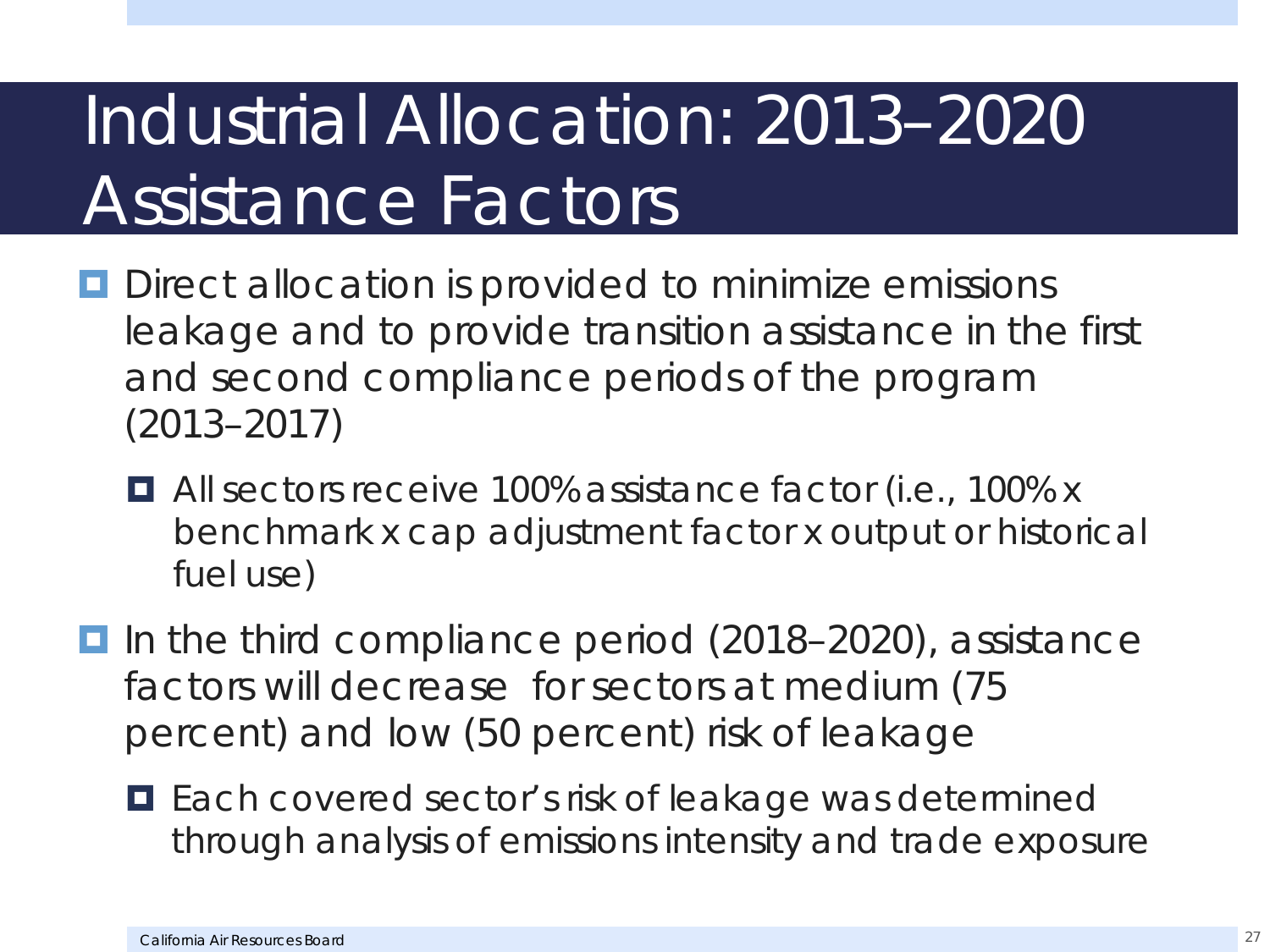### Staff Proposal for Post-2020 Assistance Factors

- Staff proposes to utilize leakage studies completed in 2016 to calculate assistance factors for the post-2020 period
- **Post-2020** assistance factors would be calculated as the sum of two components targeted to minimize international leakage risk and domestic leakage risk:

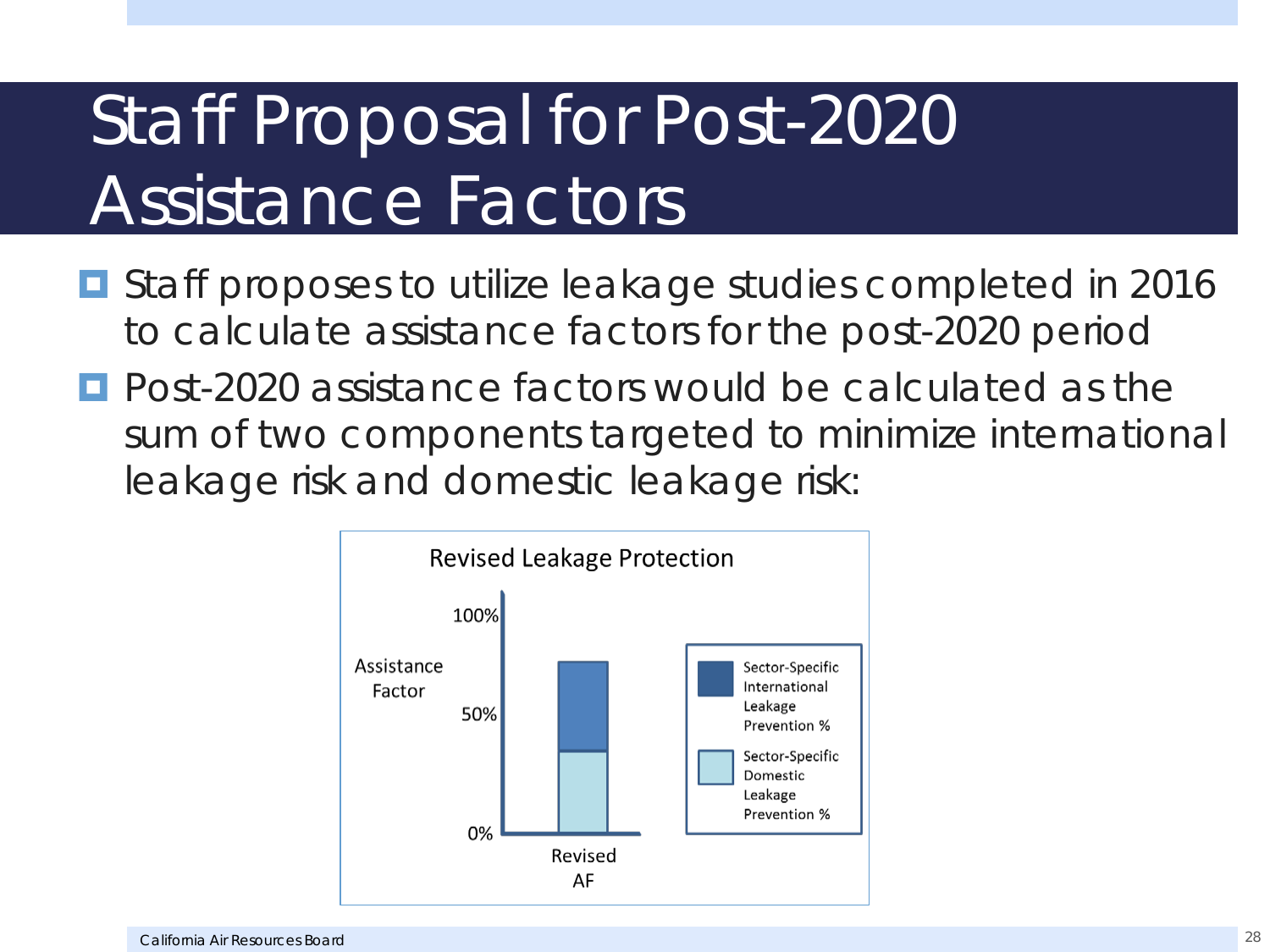## International Leakage Prevention: Studied Sectors (1 of 2)

- **E** Staff proposes to calculate international leakage risk using international market transfer (IMT) from the UC Berkeley leakage study
- $\blacksquare$  IMT = percent of every dollar decrease in domestic value added that is offset by an increase in international production in response to a GHG compliance cost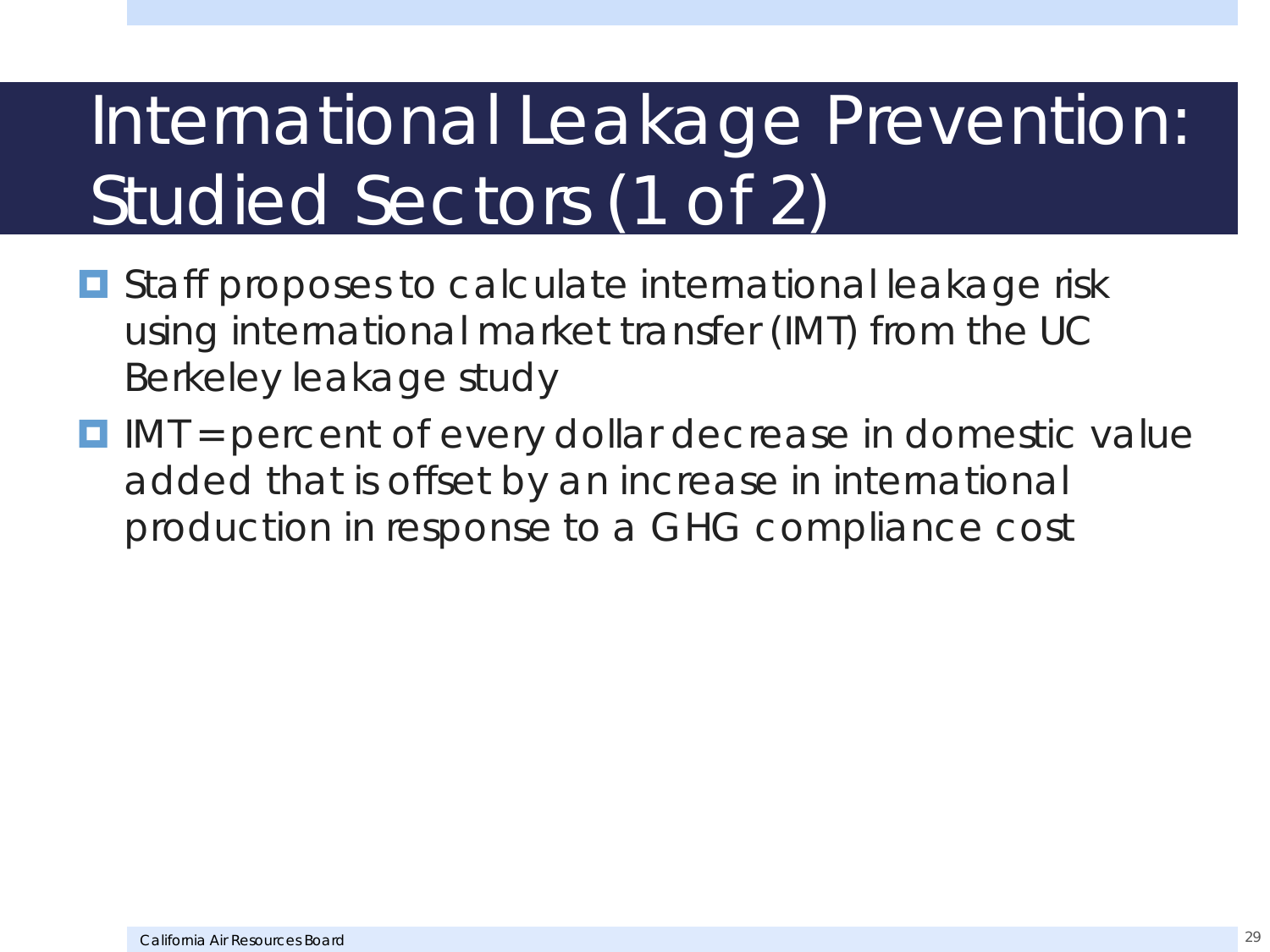## International Leakage Prevention: Studied Sectors (2 of 2)

- **Industry-specific IMT would be calculated as the simple** average of raw IMT (i.e., IMT directly from the UC Berkeley study) and a regression IMT
- **The regression IMT uses linear regression of a sector's raw IMT** relative to trade exposure and energy cost intensity to obtain coefficients:
	- This smoothing was recommended by the UC Berkeley researchers
	- $\blacksquare$  Regression IMT = (trade exposure coefficient  $*$  industry trade exposure) + (energy cost intensity coefficient \* industry energy cost intensity)
	- $\blacksquare$  Sectors with high trade exposure would receive high regression IMT
	- **E** Approach is described on pages 4 and 5 of the informal staff proposal [\(https://www.arb.ca.gov/cc/capandtrade/meetings/20161021/ct](https://www.arb.ca.gov/cc/capandtrade/meetings/20161021/ct-af-proposal-101416.pdf)[af-proposal-101416.pdf](https://www.arb.ca.gov/cc/capandtrade/meetings/20161021/ct-af-proposal-101416.pdf) )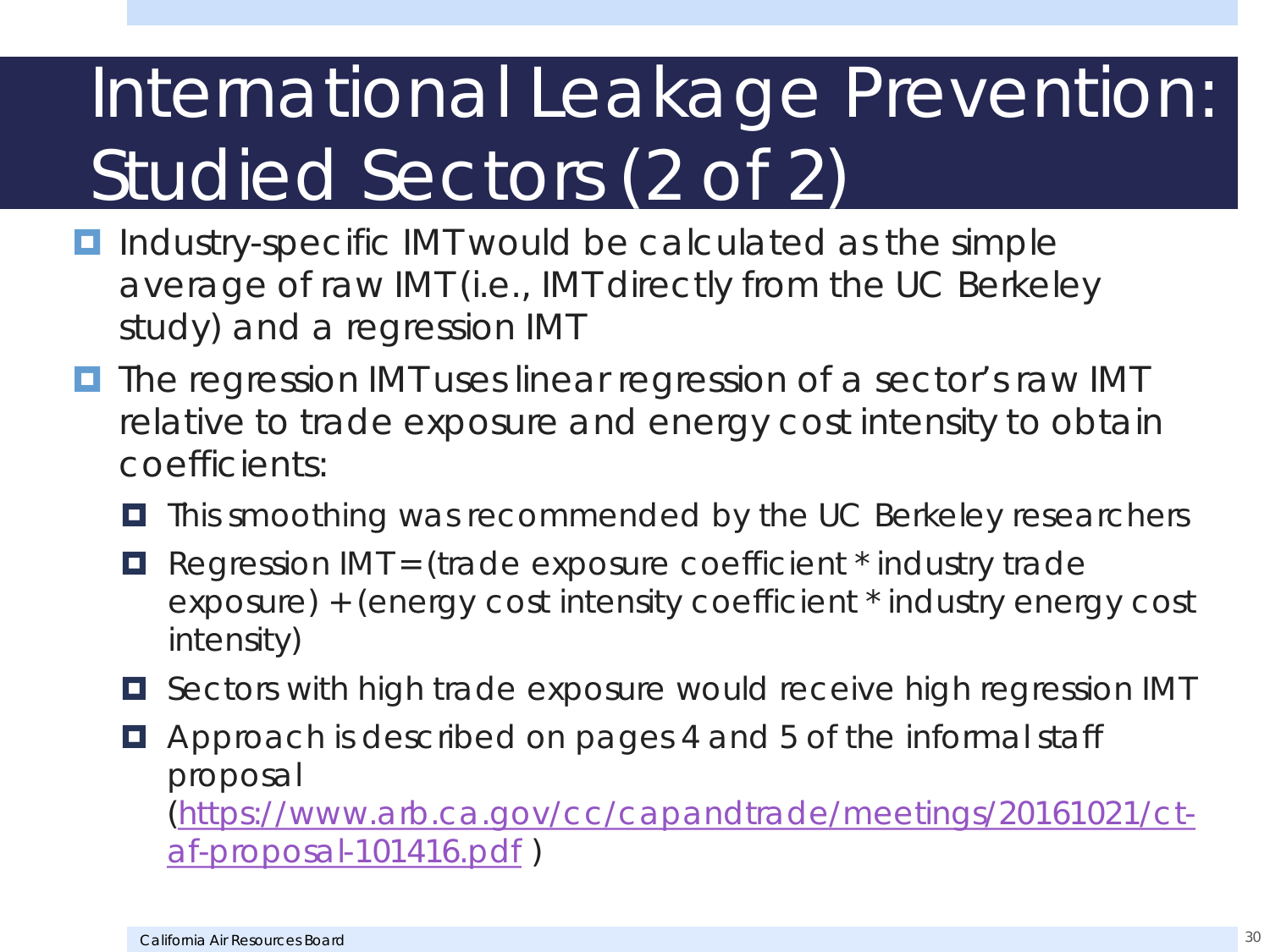## Domestic Leakage Prevention: Studied Sectors (1 of 3)

- Staff proposes to calculate domestic leakage risk using domestic drop from the Resources for the Future (RFF) leakage study
	- D Domestic drop is the estimate of decreases in output or value added due to domestic competition based on a GHG compliance cost
- Staff used four domestic drop values, two from the RFF study and two values calculated as regressions of those values:
	- **D** Value added domestic drop
	- **Output domestic drop**
	- **Regressed value added domestic drop**
	- **Regressed output domestic drop**
- **Regressed values smooth RFF estimates based on energy cost** intensity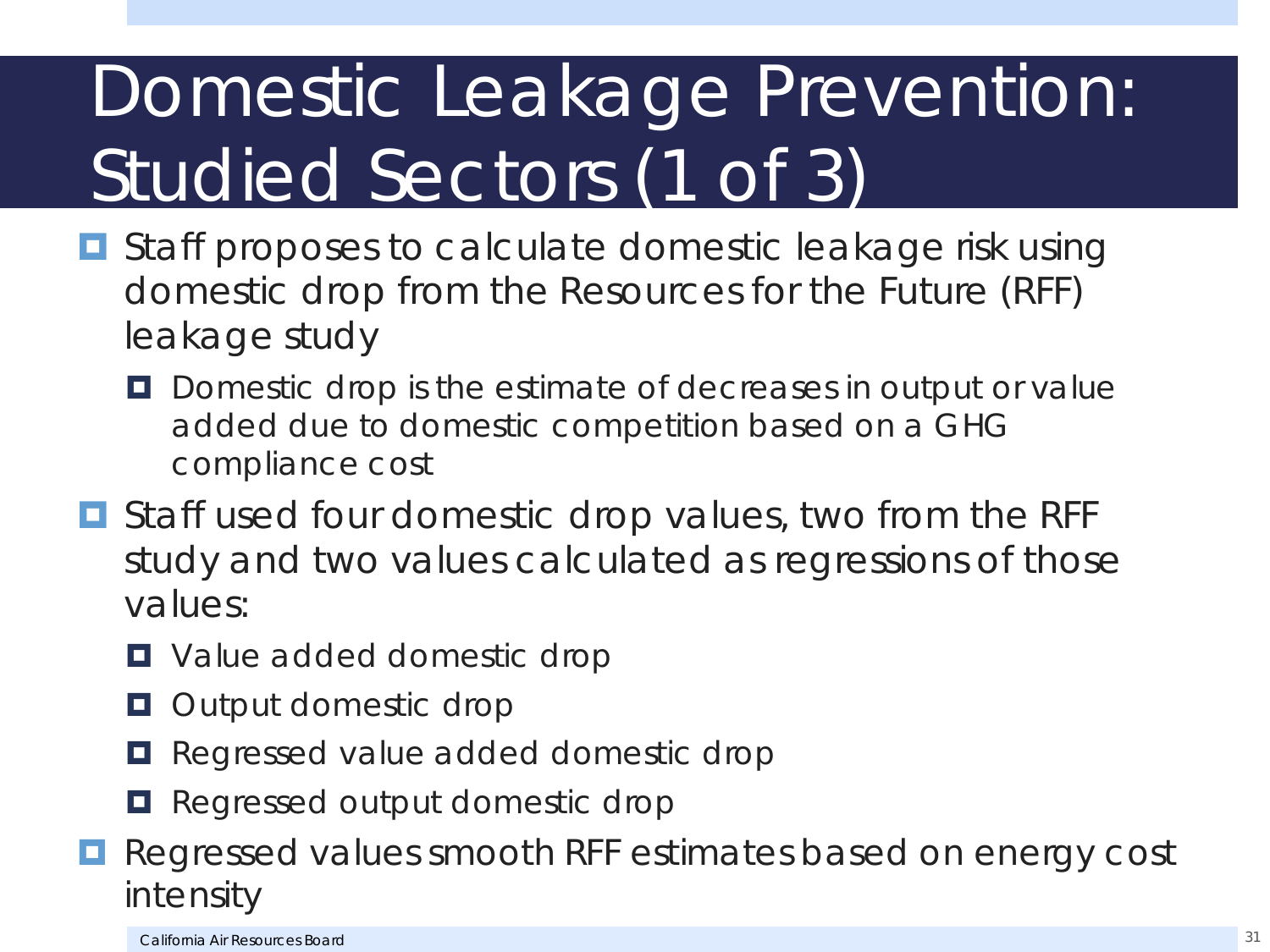## Domestic Leakage Prevention: Studied Sectors (2 of 3)

- **For the domestic component of the assistance factor, staff** proposes to use the average of the assistance factor for each domestic drop that prevents a 7 percent drop in (regressed or non-regressed) output or value added at the 2022 auction reserve price. For example, for value-added domestic drop for sector X:
	- $\Box$  20 percent assistance factor  $\rightarrow$  7.2% value-added domestic drop
	- $\Box$  30 percent assistance factor  $\rightarrow$  6.5% value-added domestic drop
	- Therefore, sector X receives 30 percent assistance factor for the value-added domestic drop methodology
- **Proposed domestic assistance factor component =** average of four assistance factors determined by application of each domestic drop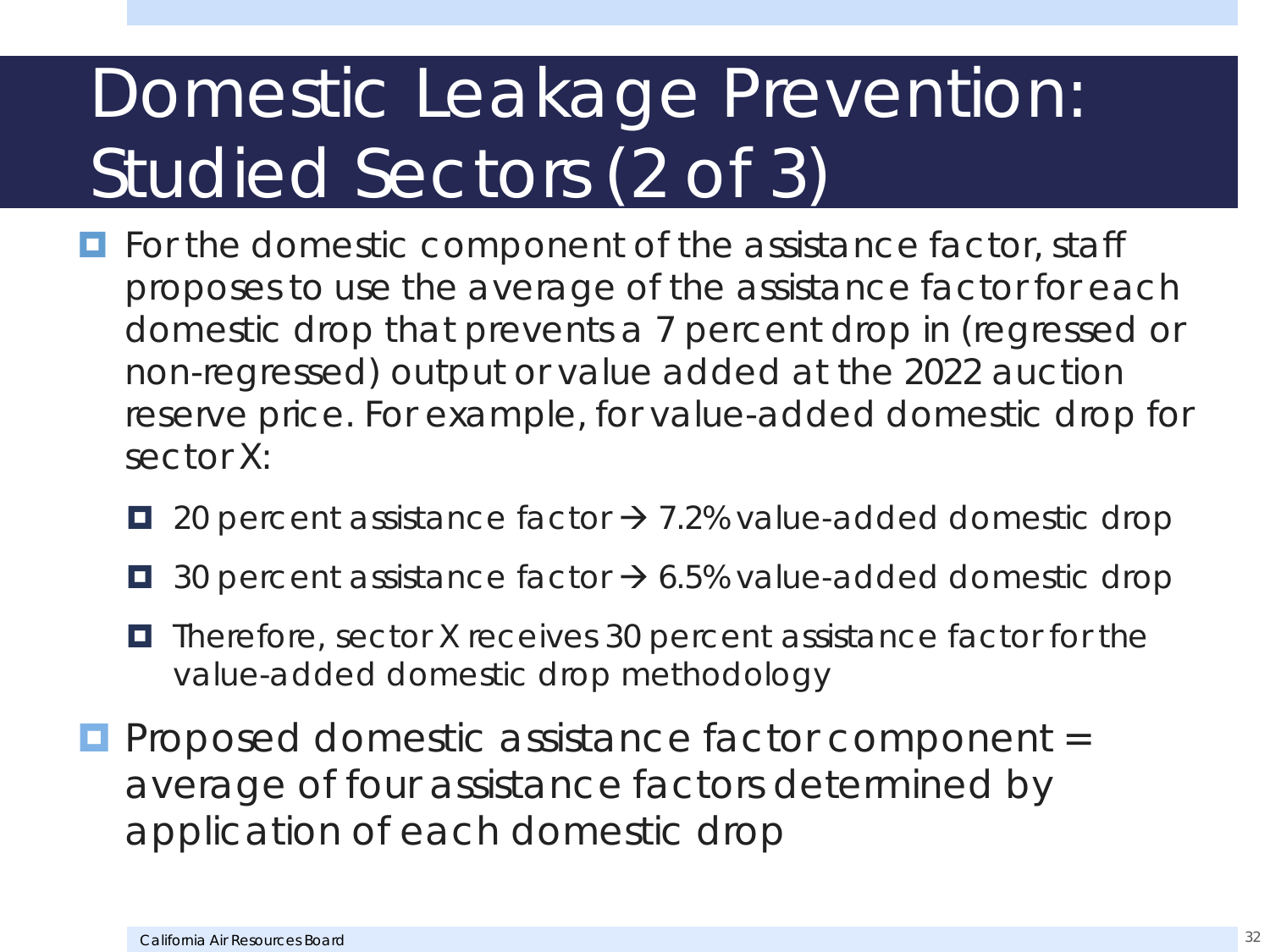## Domestic Leakage Prevention: Studied Sectors (3 of 3)

- **O** Some studied sectors have emissions not considered by the domestic (Resources for the Future) leakage study
- $\blacksquare$  Table 2 of the informal staff proposal lists the fraction of emissions from fuels considered by the domestic study versus:
	- **Process emissions:**
	- Non-purchased fuel emissions (e.g., refinery fuel gas); and
	- **O** Coal and coke use (e.g., cement industry)
- **Regression domestic drop estimates regress industry domestic** drops (value added or output) on logged energy intensity
	- $\Box$  For sectors listed in table 2, energy intensity is adjusted upwards as follows:

regression energy intensity =

domestic study energy intensity / (table 2 purchased fuels fraction)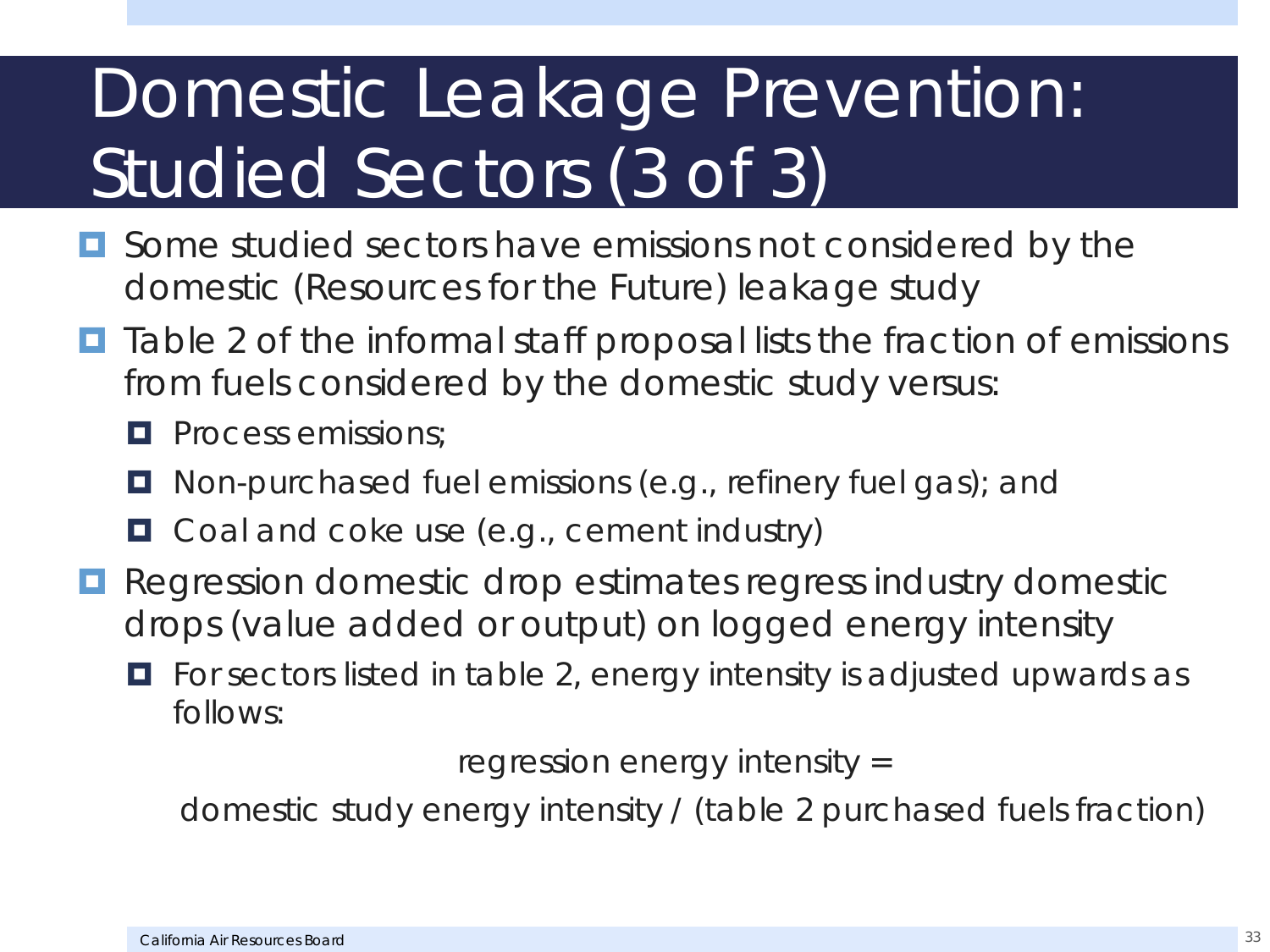#### Non-Studied Sectors

- **Paramers** Post-2020 assistance factors for non-studied sectors are shown as "TBD"
- Staff's initial plan was to match non-studied sectors to IMT and domestic drop of overall manufacturing sector using:
	- **E** Energy cost intensity data from U.S. Economic Census
	- **T** Trade exposure data from U.S. Census and USA Trade Online
- **T** This approach is similar to regressed IMT and regressed domestic drop approaches for manufacturing (also adjusted for process emissions)
- **H** However, staff discovered mismatches in data between the U.S. Census and USA Trade Online data
	- Staff is following up with U.S. Census staff to check data quality for all non-studied sectors
	- Staff requests suggestions for other applicable data sources for these sectors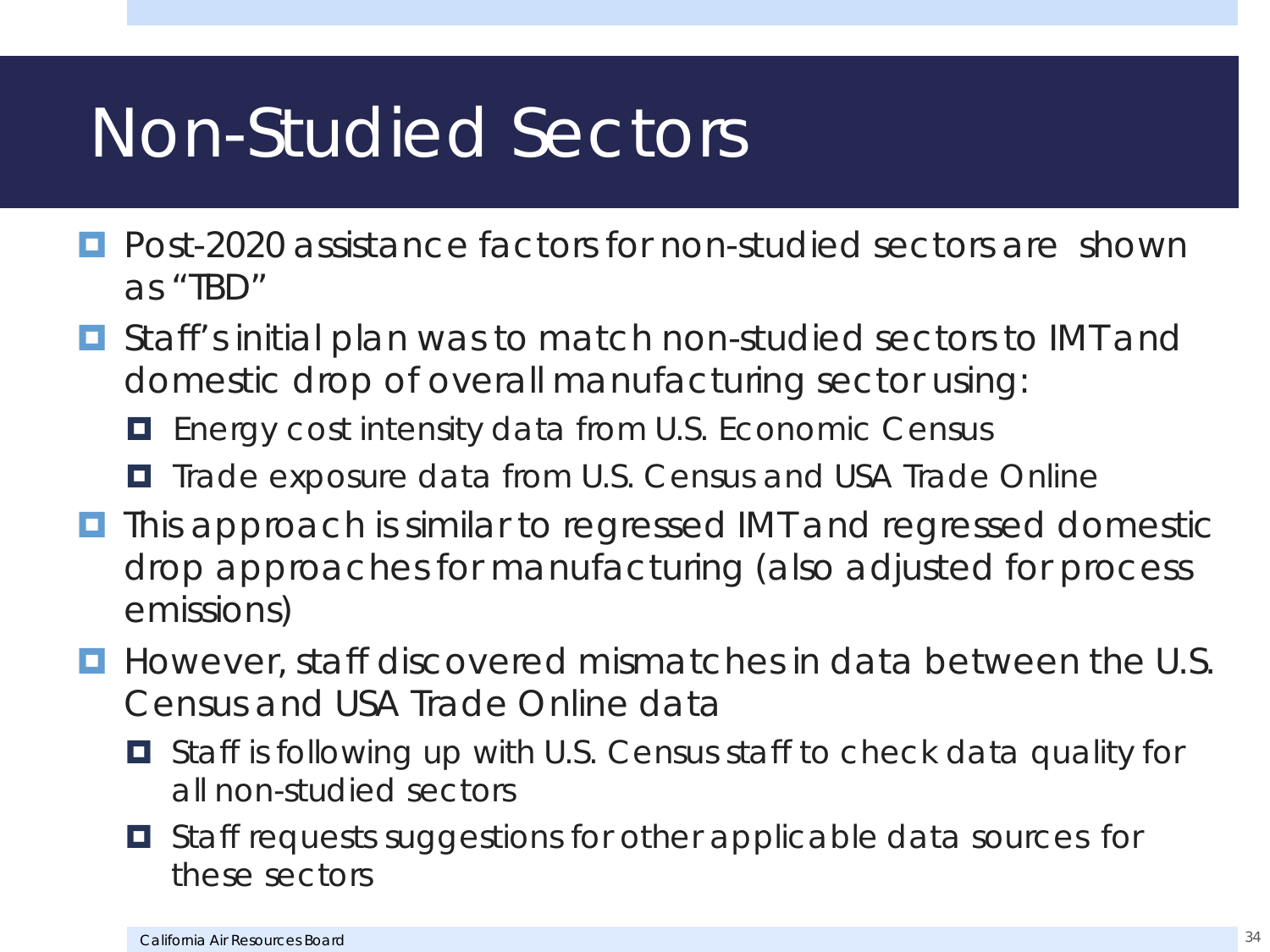#### Concluding Thoughts

- Staff aiming for transparency in informal staff proposal and accompanying international study dataset<sup>1</sup> release
- **T** Today's workshop continues the conversation begun in the 45-day rulemaking package on post-2020 industrial allocation:
	- Workshop comment period (through 5 pm on November 5, 2016)
		- Staff especially requests suggestions on data sources to use to apply the proposed assistance factor calculation methodology to non-studied sectors
	- **Official 15-day comment period**

<sup>1</sup> <https://www.arb.ca.gov/cc/capandtrade/meetings/20161021/ucb-leakage-study-data.xlsx>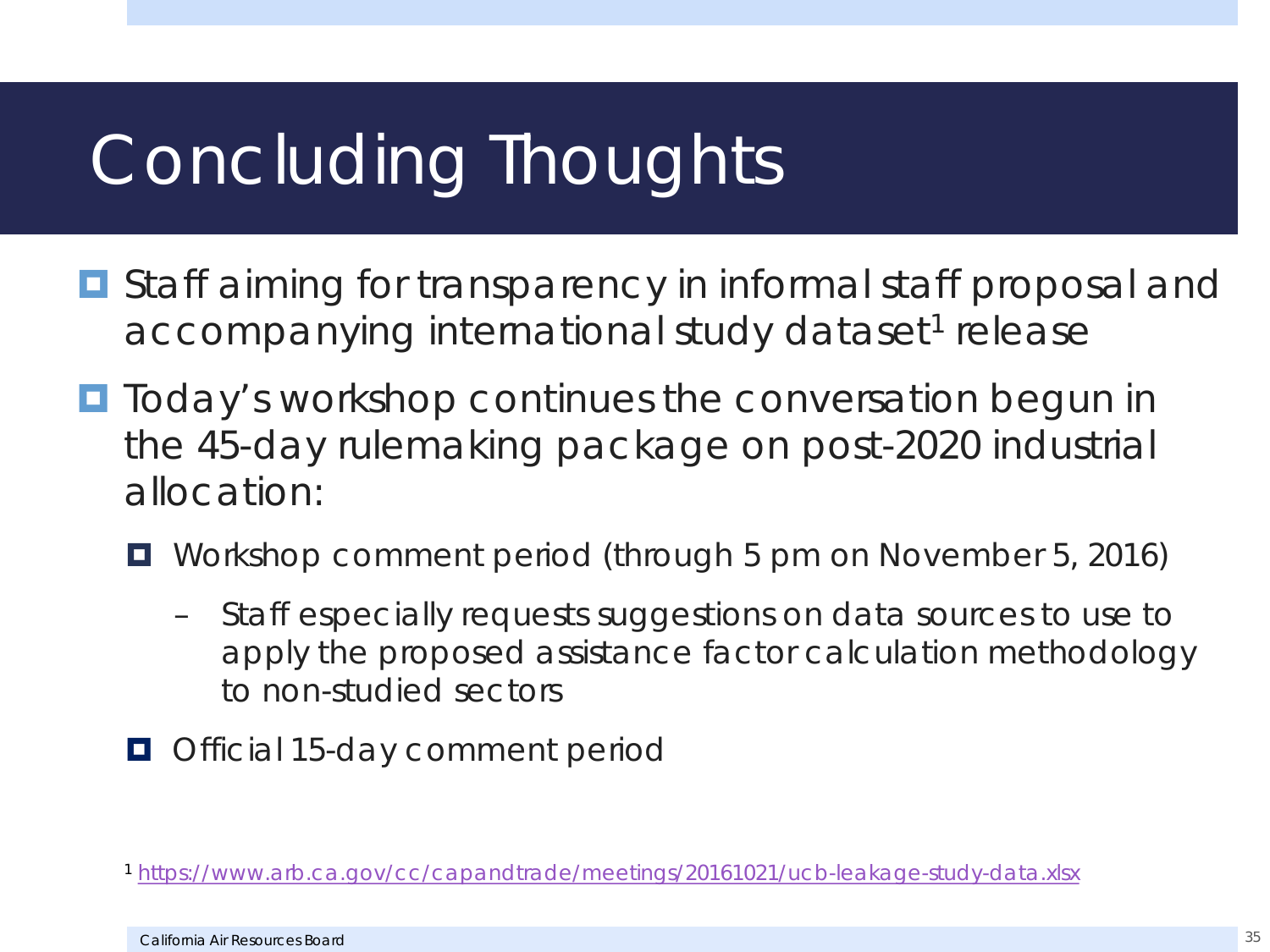# Post-2020 Allowance Allocation to Electrical Distribution Utilities (EDUs)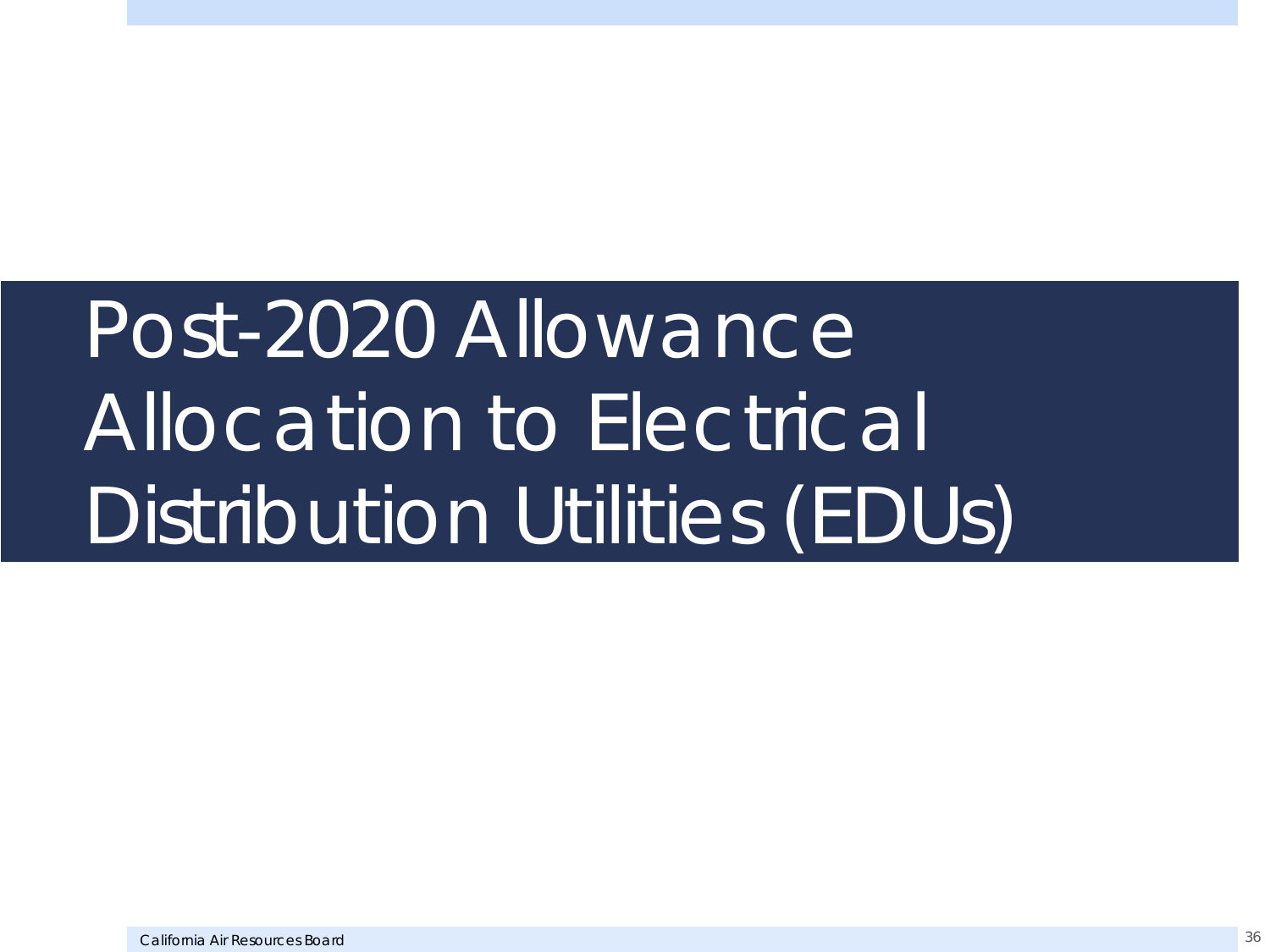### 2021-2030 Allocation to Electrical Distribution Utilities

- **If** In response to stakeholder comments, staff is considering a refinement to the previously proposed post-2020 electrical distribution utility (EDU) allocation methodology, and presented two options, both based on cost burden
	- Cost burden is the anticipated incremental cost of power to serve load due to the requirement to surrender compliance instruments in the Cap-and-Trade Program
- $\Box$  The allocation calculation methodology is similar to the methodology used for 2013-2020 allocation to EDUs
- **E** Also in response to stakeholder comments, staff is reconsidering the previous proposal to remove the RPS adjustment post-2020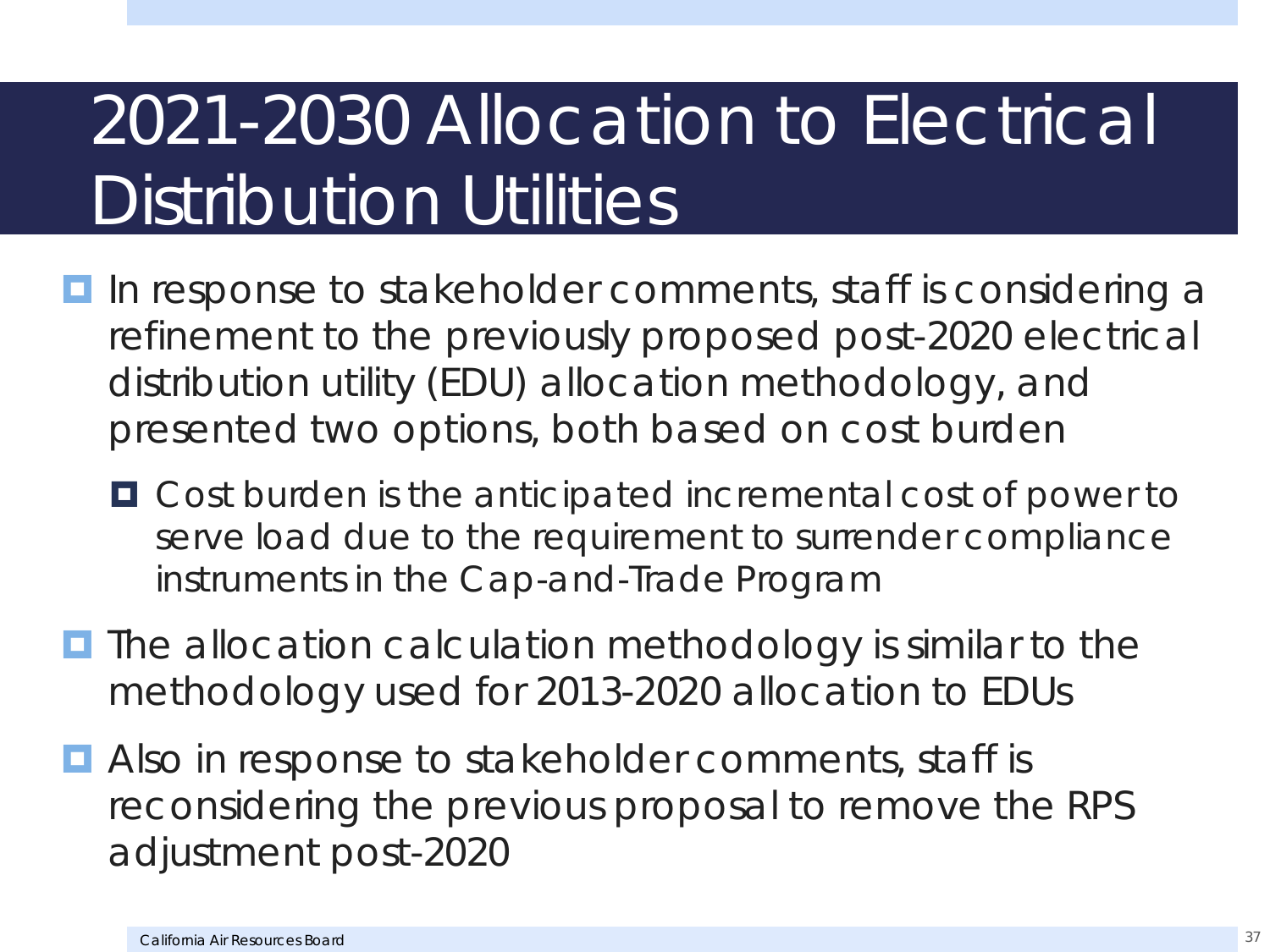## 2021-2030 EDU Allocation Methodology Proposal (1 of 2)

- Calculate Program cost burden for each year (2021–2030)
	- D Data sources are CEC's 2015 demand forecast and EDUs' 2015 S-2 resource plans (where available)
	- Cost burden would be based on emissions from natural gas (0.4354  $MICO<sub>2</sub>e/MWh$ ) and solid fuel resources (generator-specific emission factor)
	- $\blacksquare$  Natural gas generation = (total generation for load) (coal generation) – (zero-emission generation)
	- **□** Each EDU is assumed to meet mandated RPS requirements (33 percent of load in 2020 to 50 percent of load in 2030)
	- Load served by natural gas is assumed to never drop below 5 percent to account for support for variable renewable resources
- **Reduce allocation each year with the cap**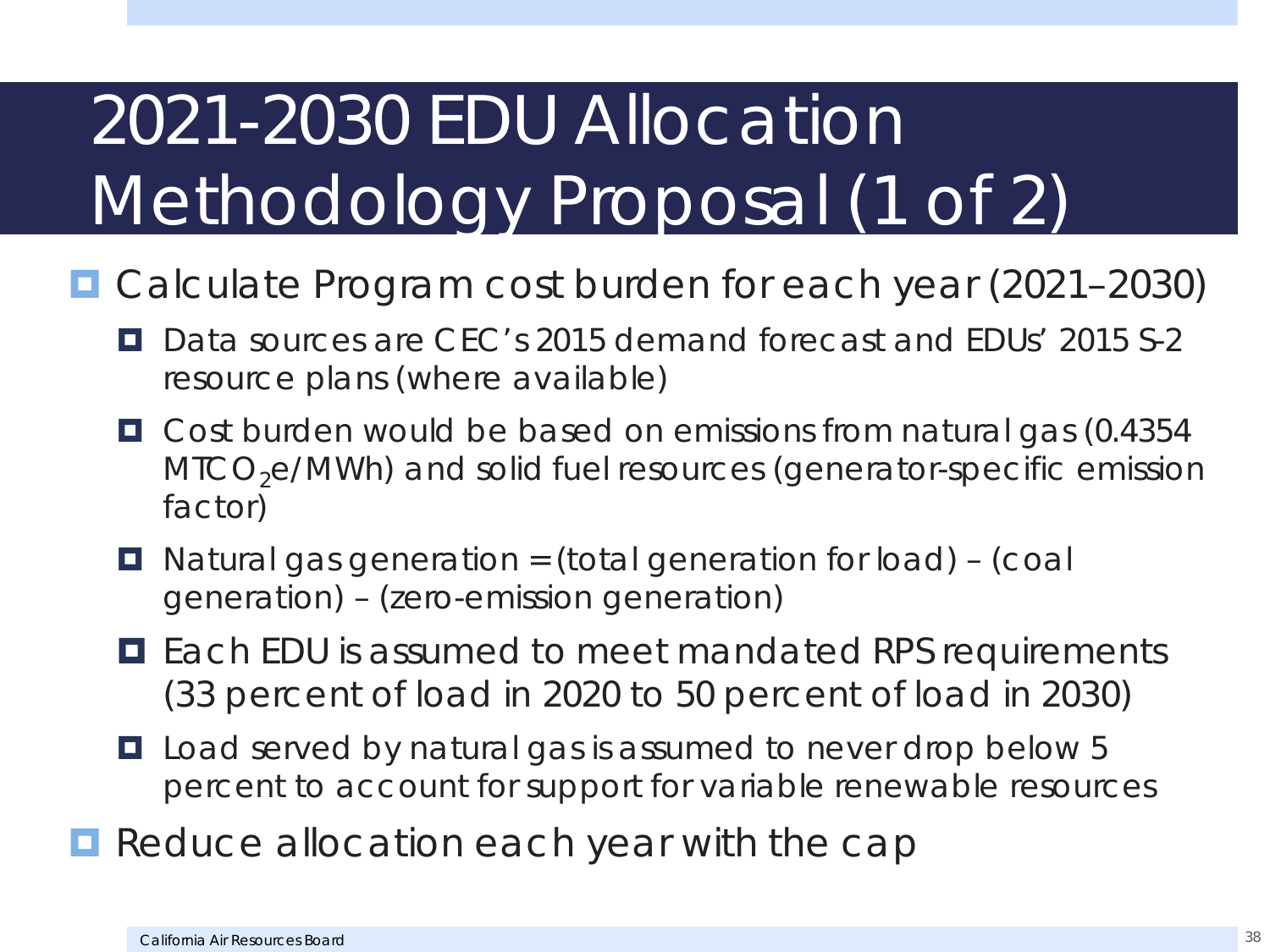## 2021-2030 EDU Allocation Methodology Proposal (2 of 2)

- **For EDUs with industrial covered entity customers, calculated** cost burden is reduced to account for emissions associated with industrial covered entities' purchased electricity
	- Each EDU's industrial covered entity emissions would be calculated as the product of baseline electricity consumption, each year's cap adjustment factor, and an EDU-specific emission factor for each year

■ Industrial covered entity information for each EDU (to the extent allowed by confidentiality) is shown in the last two columns of Table 1 of staff's informal EDU proposal: [https://www.arb.ca.gov/cc/capandtrade/meetings/20161021/](https://www.arb.ca.gov/cc/capandtrade/meetings/20161021/ct-edu-allocation-101416.pdf)

[ct-edu-allocation-101416.pdf](https://www.arb.ca.gov/cc/capandtrade/meetings/20161021/ct-edu-allocation-101416.pdf)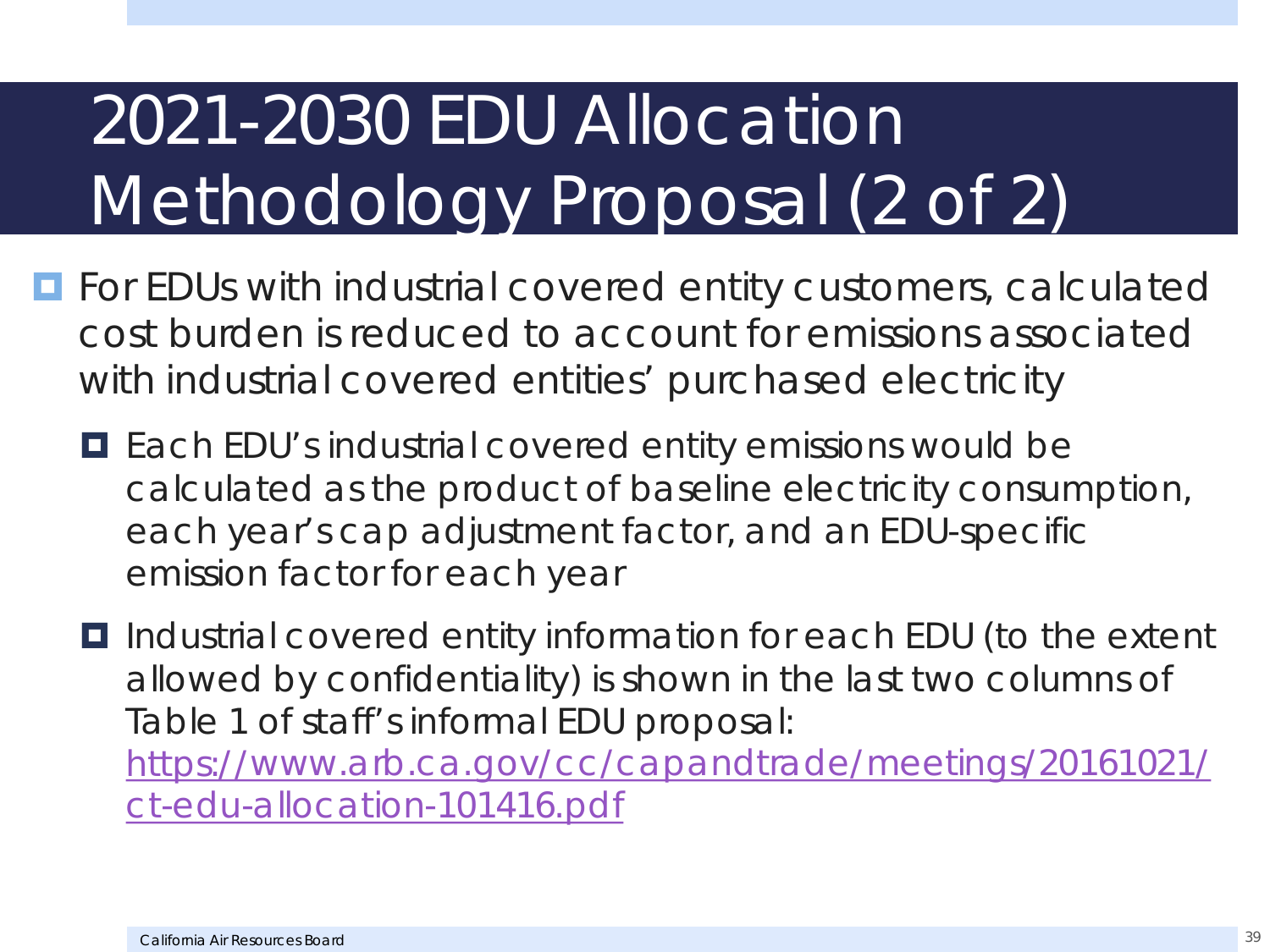#### Options Under Consideration

- **The only difference between the two options under** consideration is the assumed load for each year
	- **O** Option 1: EDUs' generation for load changes over time as estimated in the CEC demand forecast or S-2s
	- Option 2: Loads are fixed for 2021–2030 at the level estimated for 2020 in the demand forecast or S-2s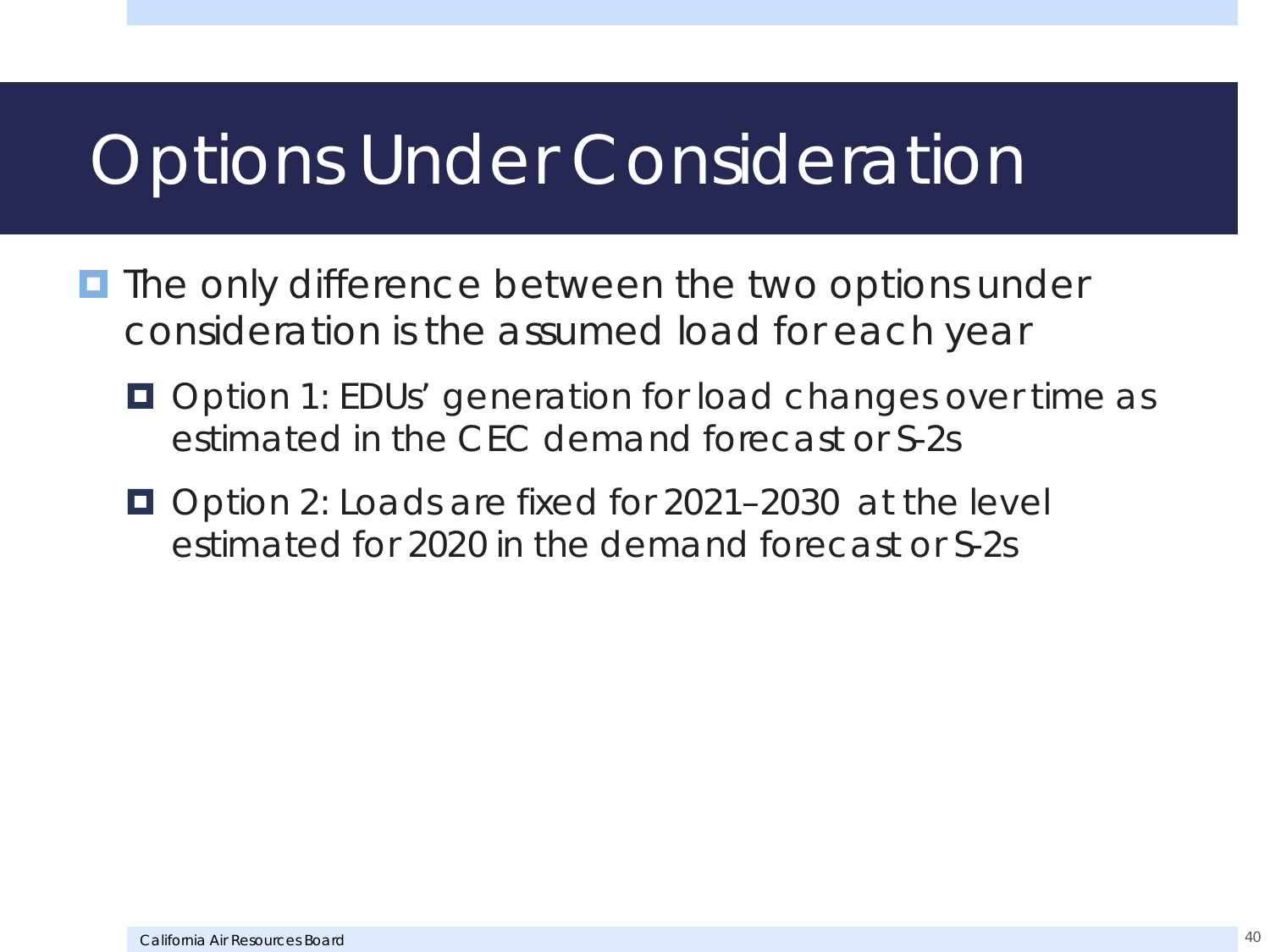## Differences from the 2013-2020 EDU Allocation Methodology

- No top-down component based on an electricity sector-wide allocation with a percentage of total to each EDU
- No energy efficiency/early action credit because early action has already been recognized and energy efficiency/RPS requirements are now essentially the same for all EDUs
- **D** No assumption that power from renewable qualifying facilities is priced at market
	- **Projected amount of power from renewable QFs: 101 GWh in** 2024 (down from 3,121 GWh in 2013; source: 2015 S-2s)
- **E.** Calculated cost burden for EDUs with industrial covered entities would be reduced to account for emissions associated with purchased electricity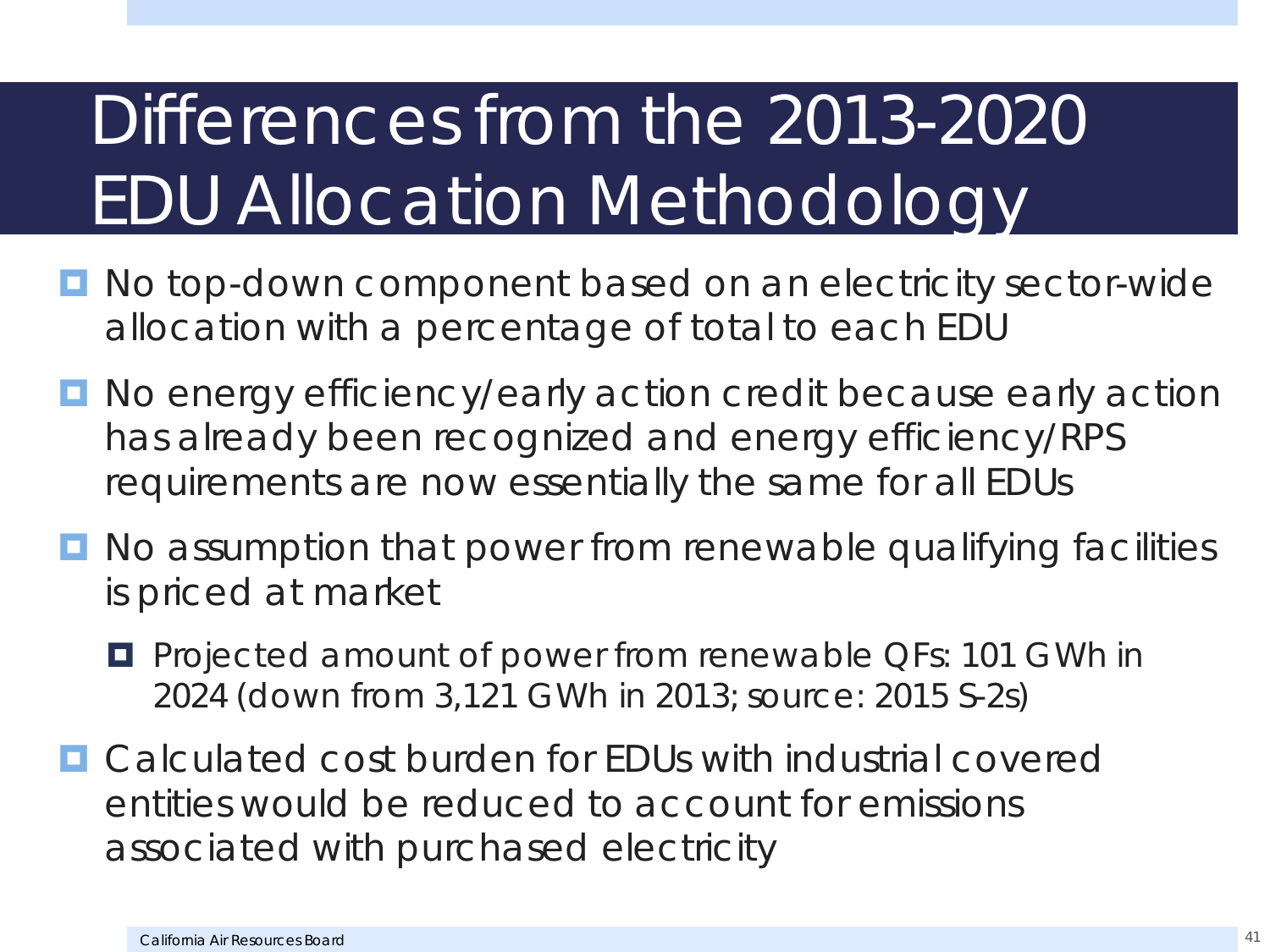#### RPS Adjustment

- **P** Previous staff proposal from 45-day amendment package: eliminate the RPS adjustment after 2020 and provide EDUs with post-2020 allocation to compensate for investments in renewable electricity that is not directly delivered to **California**
- In response to stakeholder comments, staff now proposes to continue the RPS adjustment with the existing reporting and verification requirements, and to not provide any additional post-2020 allocation as a substitute
- **O** Staff continues to work with reporters on how to claim an RPS adjustment in compliance with MRR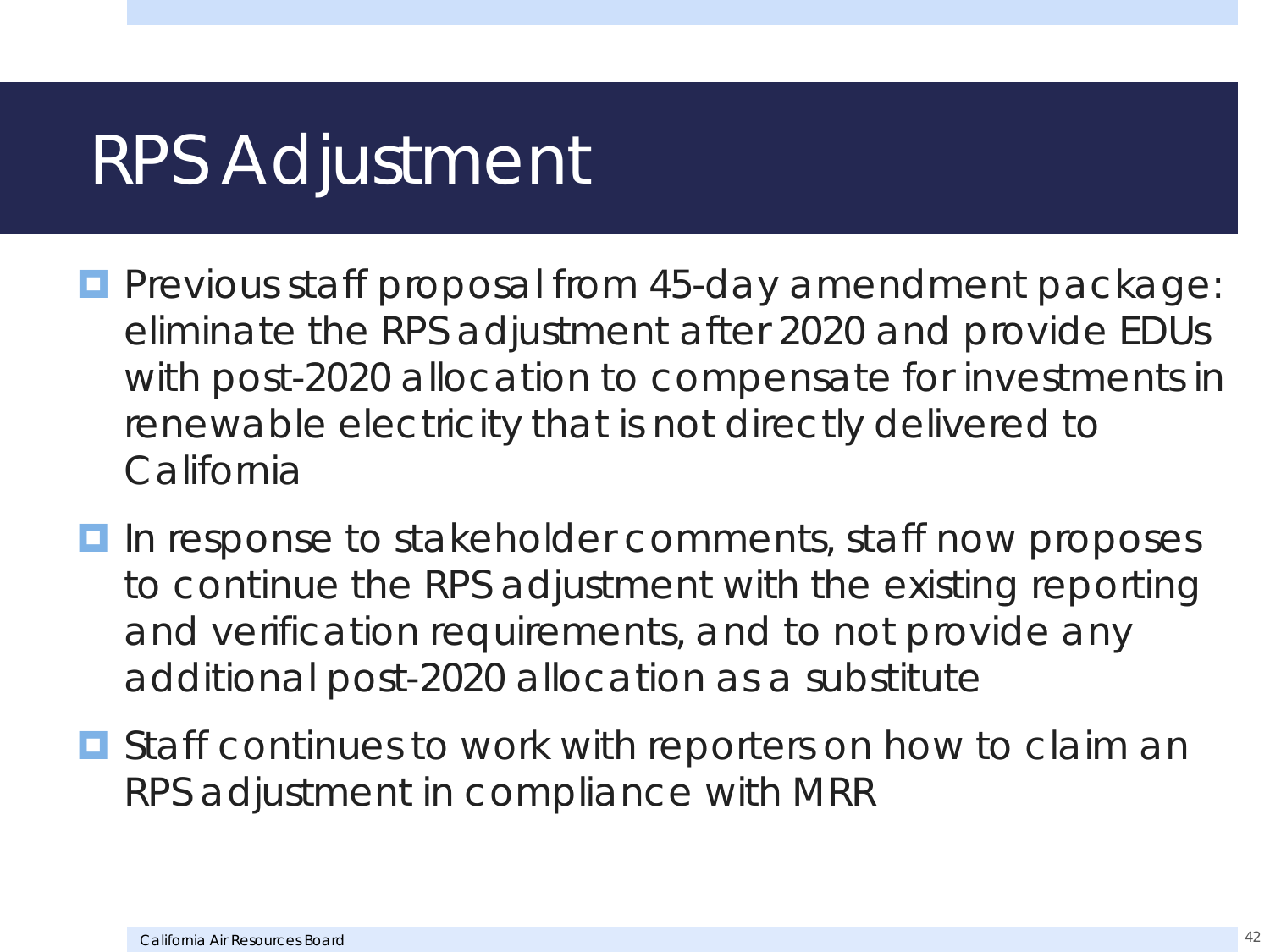#### Electrification of Transportation

**□** Staff will continue to coordinate with energy agencies and stakeholders to assess the potential for allocating for emissions resulting from electrification of transportation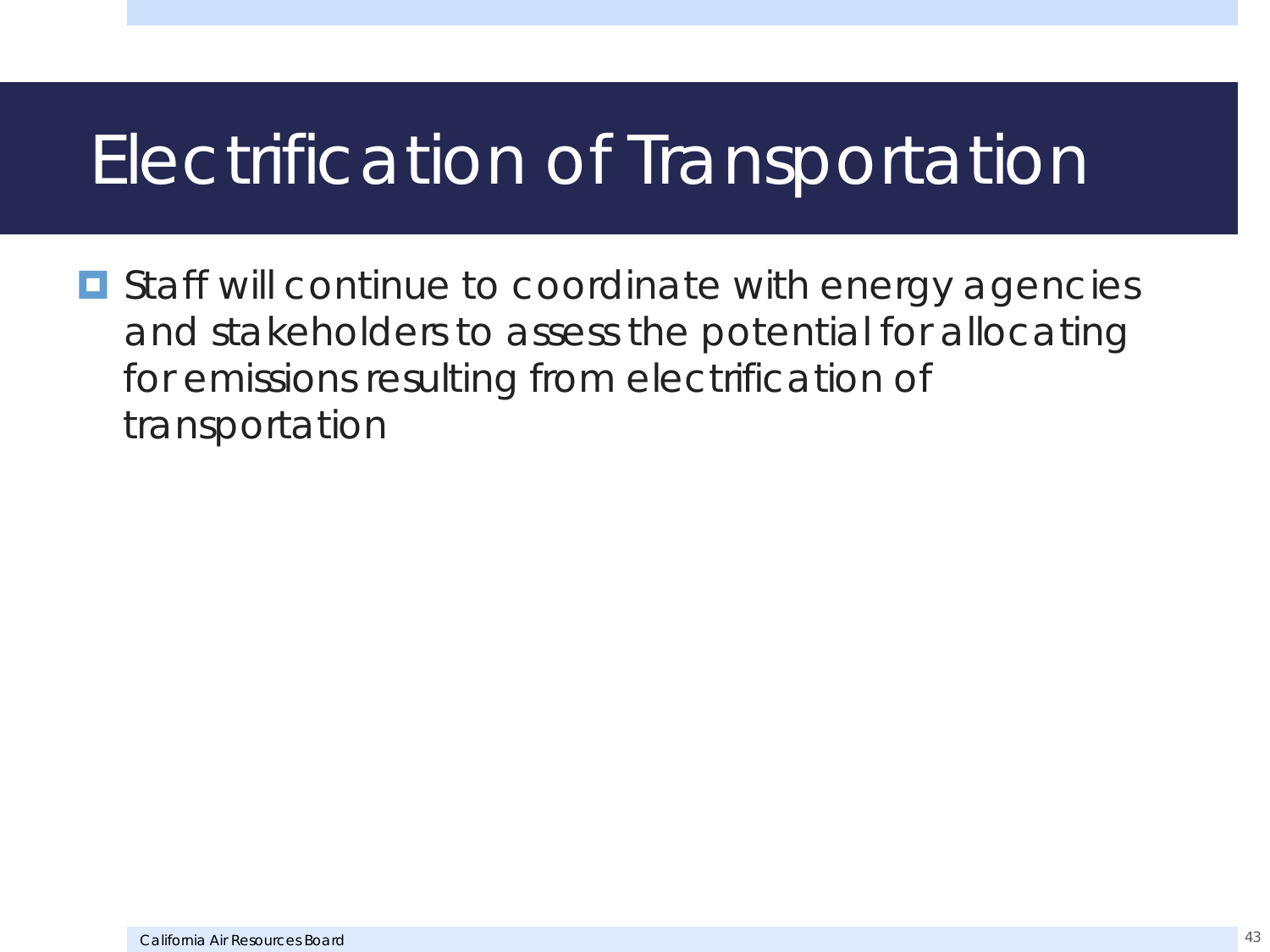# Additional Proposals Related to Allowance Allocation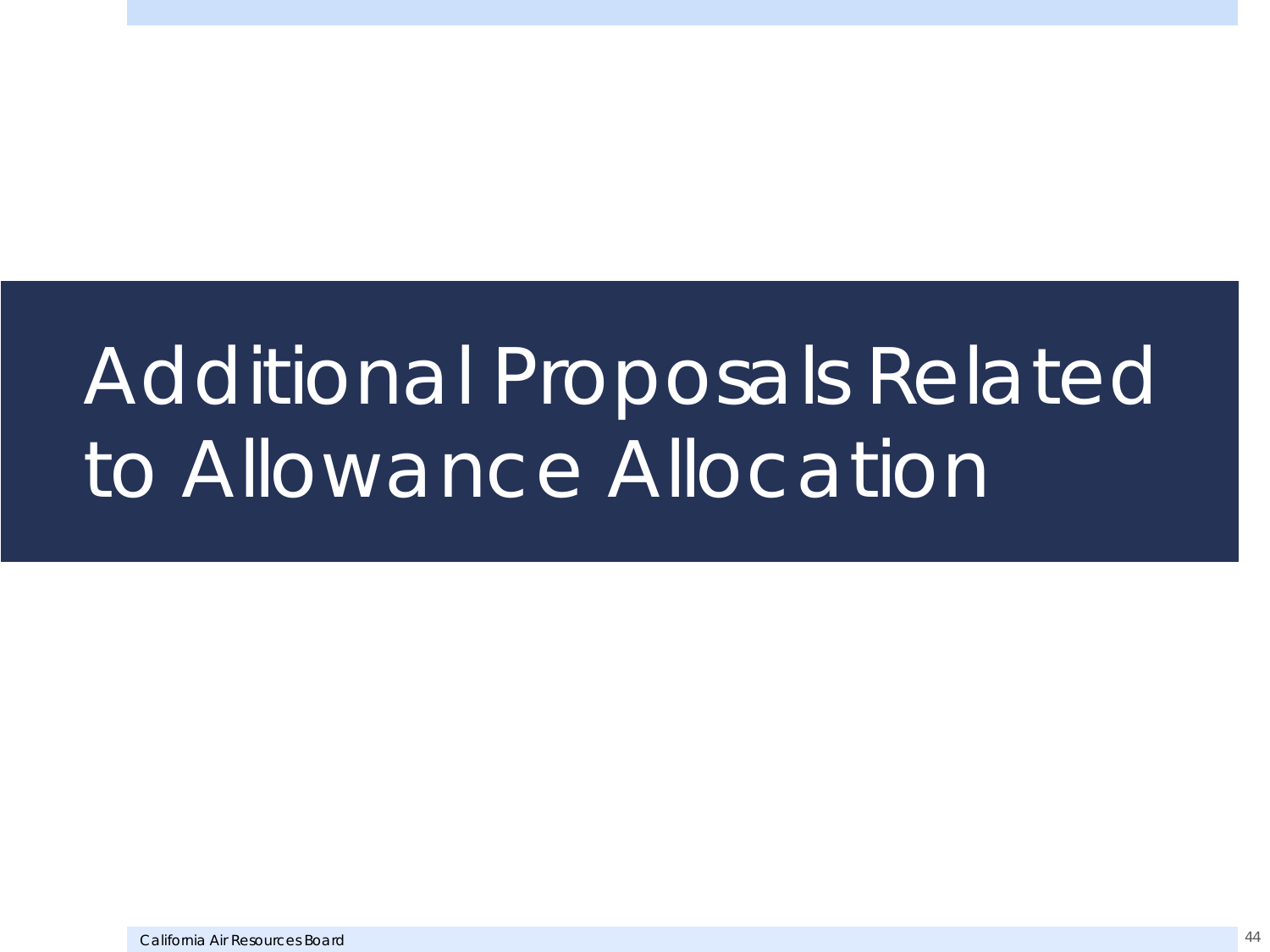#### Post-2020 Natural Gas Supplier Allocation

- As proposed in the Initial Statement of Reasons (ISOR) to the 45-day amendment package, staff still proposes that natural gas supplier allocation continue post-2020 based on the current calculation methodology
- **O** Consistent with the proposal in the ISOR, staff proposes that natural gas suppliers consign 100 percent of allowances starting in 2021 (option 1 from March 29 workshop)
	- Increased consignment incentivizes increased GHG reductions
	- $\blacksquare$  Full consignment aligns with EDU consignment requirement and creates equity between entities that are directly and indirectly covered by the Program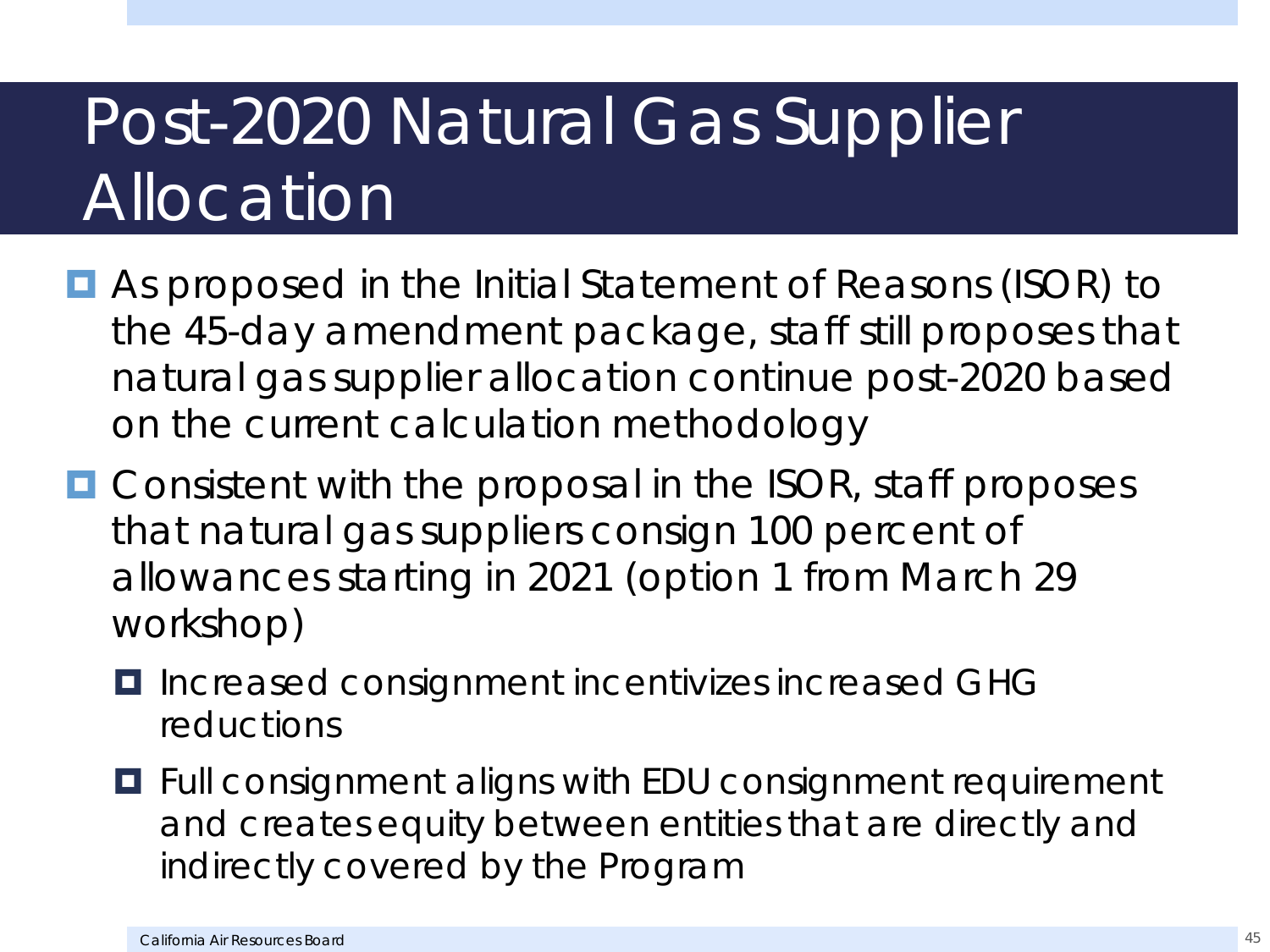### Other Post-2020 Allowance Allocation

- **O** Staff still proposes that post-2020 allocation to universities and public service facilities, legacy contract generators with industrial counterparties, and public wholesale water agencies would continue under the current methodologies
	- $\blacksquare$  Allocations would adjust each year with the cap adjustment factor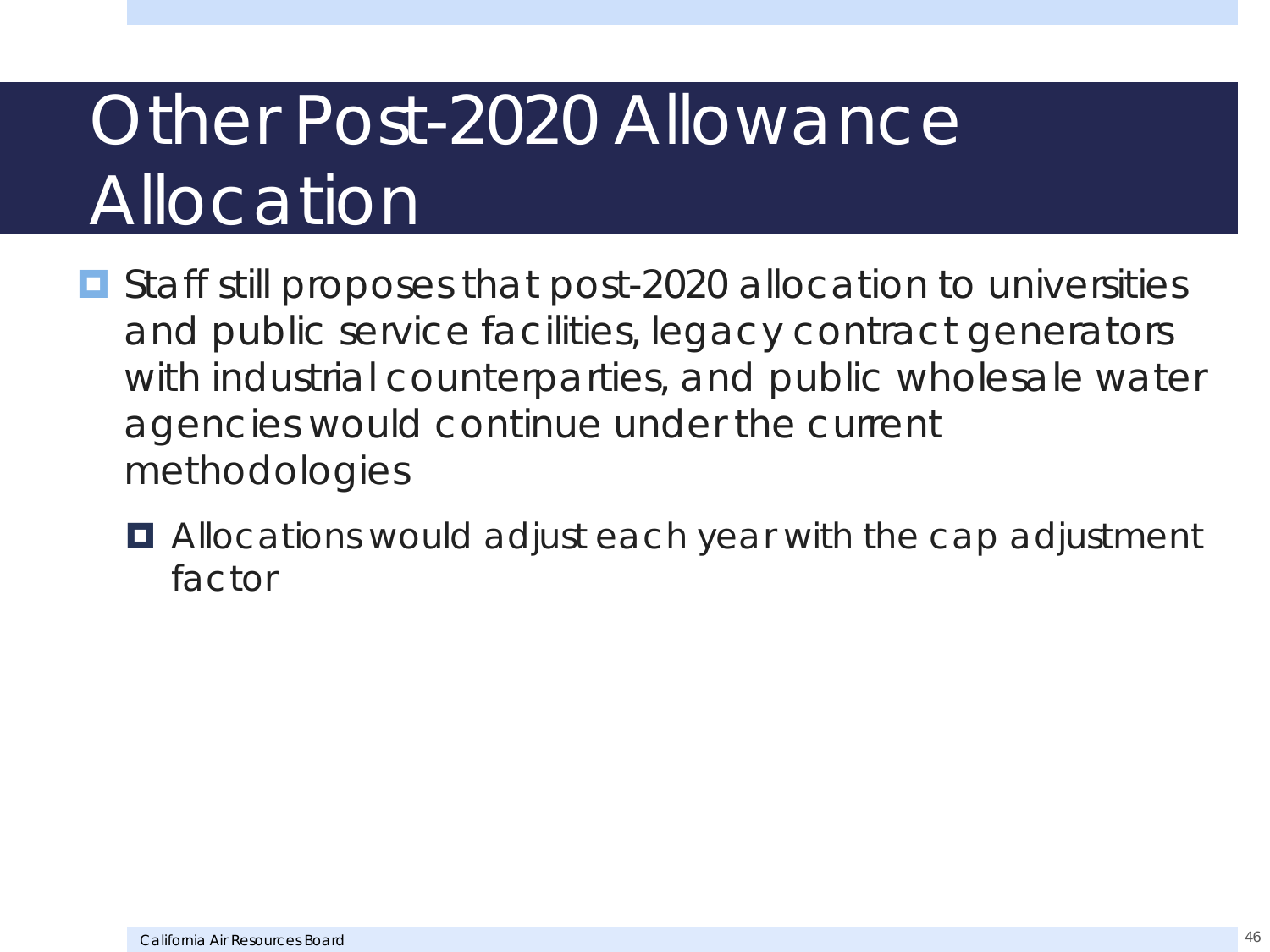## Proposed 2021–2030 Cap Adjustment Factors

| Year | $C_{t}$         |                          |
|------|-----------------|--------------------------|
|      | <b>Standard</b> | Nonstandard <sup>#</sup> |
| 2020 | 0.851           | 0.925                    |
| 2021 | 0.817           | 0.908                    |
| 2022 | 0.783           | 0.891                    |
| 2023 | 0.749           | 0.874                    |
| 2024 | 0.715           | 0.857                    |
| 2025 | 0.681           | 0.840                    |
| 2026 | 0.647           | 0.823                    |
| 2027 | 0.613           | 0.806                    |
| 2028 | 0.579           | 0.789                    |
| 2029 | 0.545           | 0.772                    |
| 2030 | 0.511           | 0.755                    |



#Nonstandard sectors are those with greater than 50 percent process emissions and high leakage risk.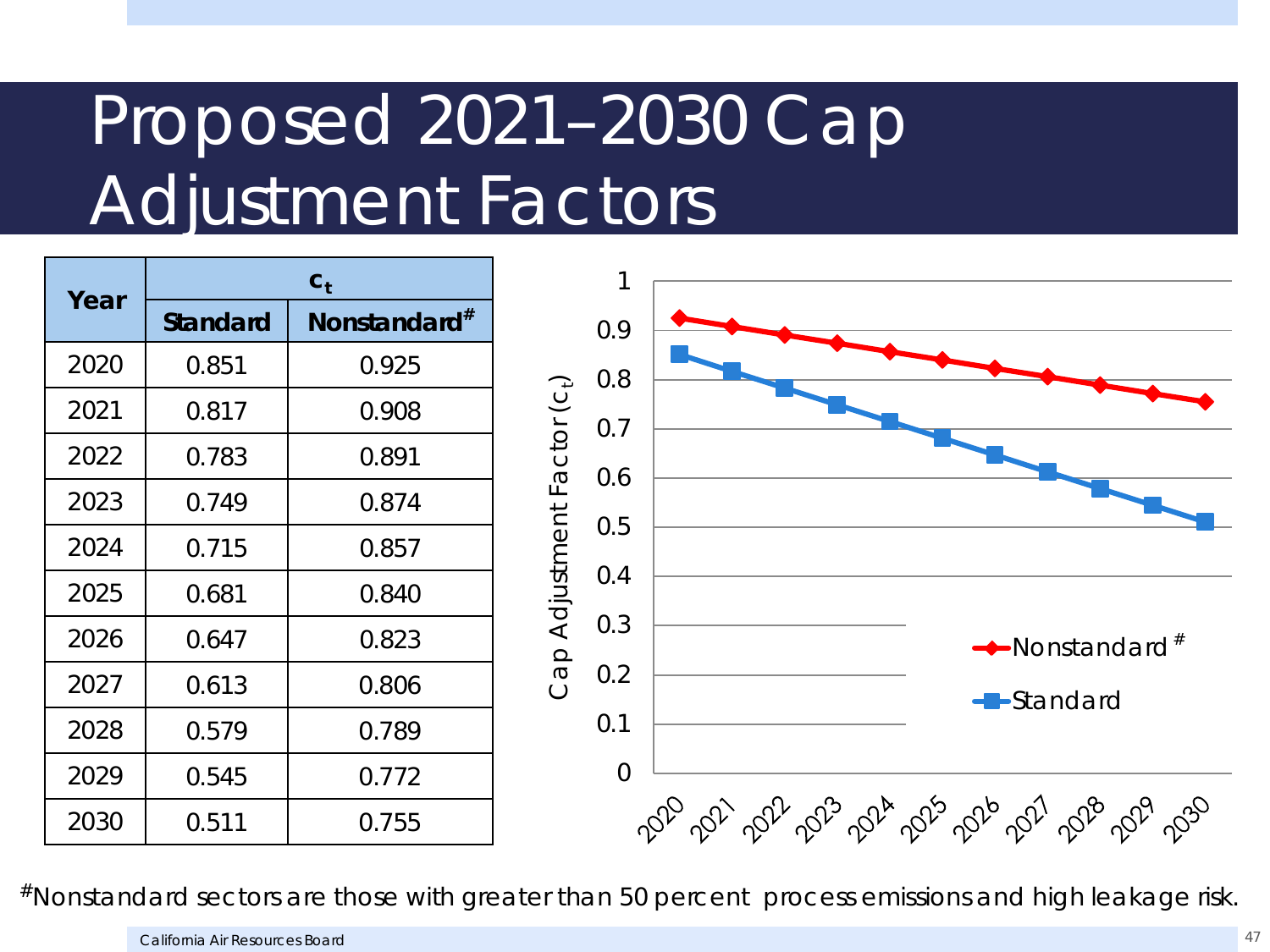### Waste-to-Energy Limited Exemption of Emissions

- **The current Regulation includes a limited exemption of** emissions for waste-to-energy facilities through 2015
- **In this year's 45-day amendments to the Regulation, staff** proposed extending this exemption through the second compliance period (i.e., through 2017)
- **The Environmental Justice Advisory Committee has** recommended that these facilities be subject to a compliance obligation
	- $\blacksquare$  In response to this recommendation and discussion at September Board hearing, staff plans to revert to the existing language (i.e., with the limited exemption ending in 2015) in 15-day changes to the Regulation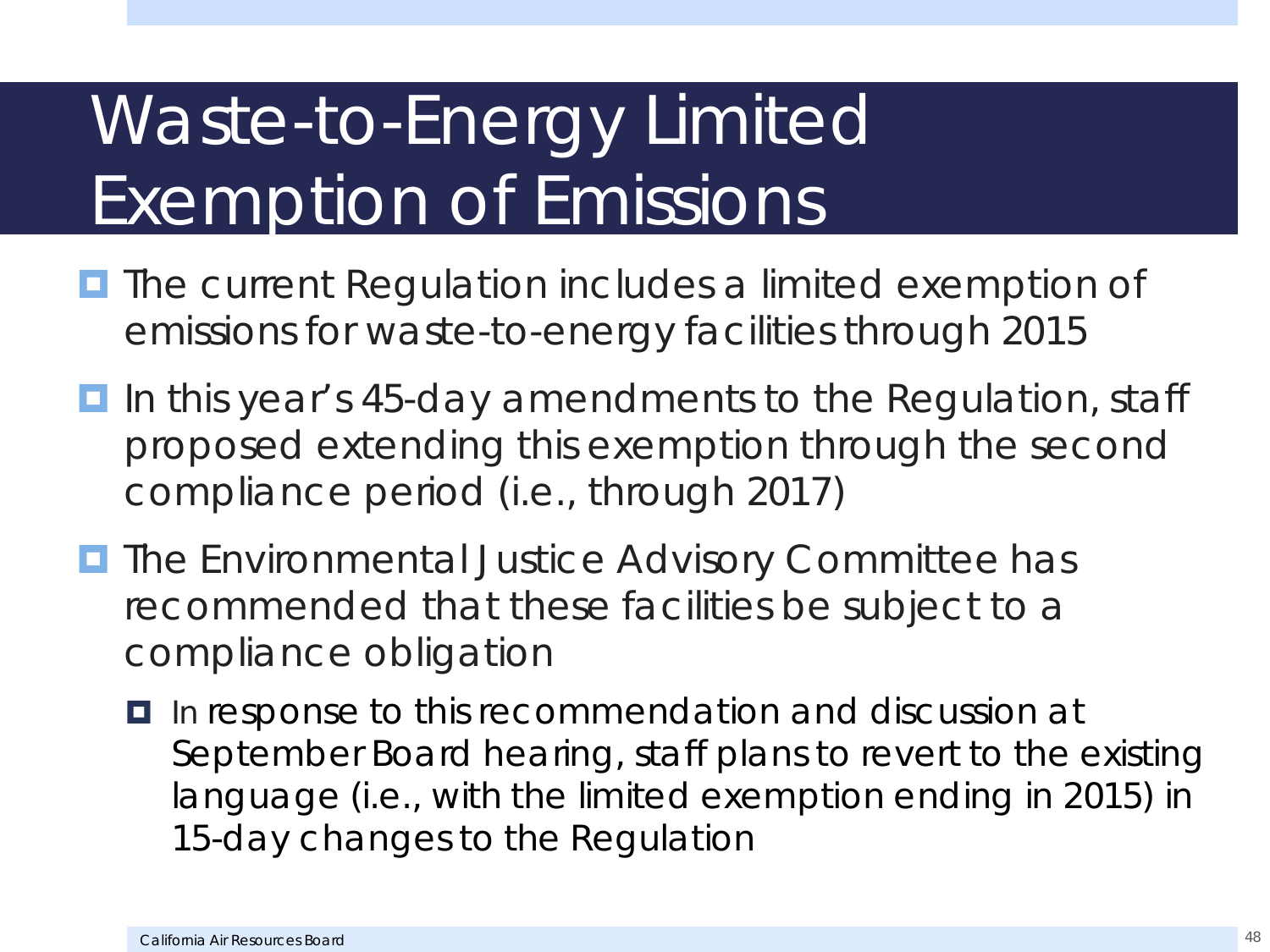#### Tentative Schedule

#### **D** Cap-and-Trade Regulation

- **D** November Annual Board update
- **Fall release of first 15-day changes**
- Early 2017 release of potential second 15-day changes
- **D** Spring 2017 final board hearing
- Workshops– to be noticed

#### **E** Scoping Plan

- November 7th– Policy scenarios workshop
- **D** November Board update on policy scenarios
- Late November Draft Scoping Plan release
- $\Box$  January First full draft with CEQA
- **D** March Final draft
- $\blacksquare$  Workshops- to be noticed